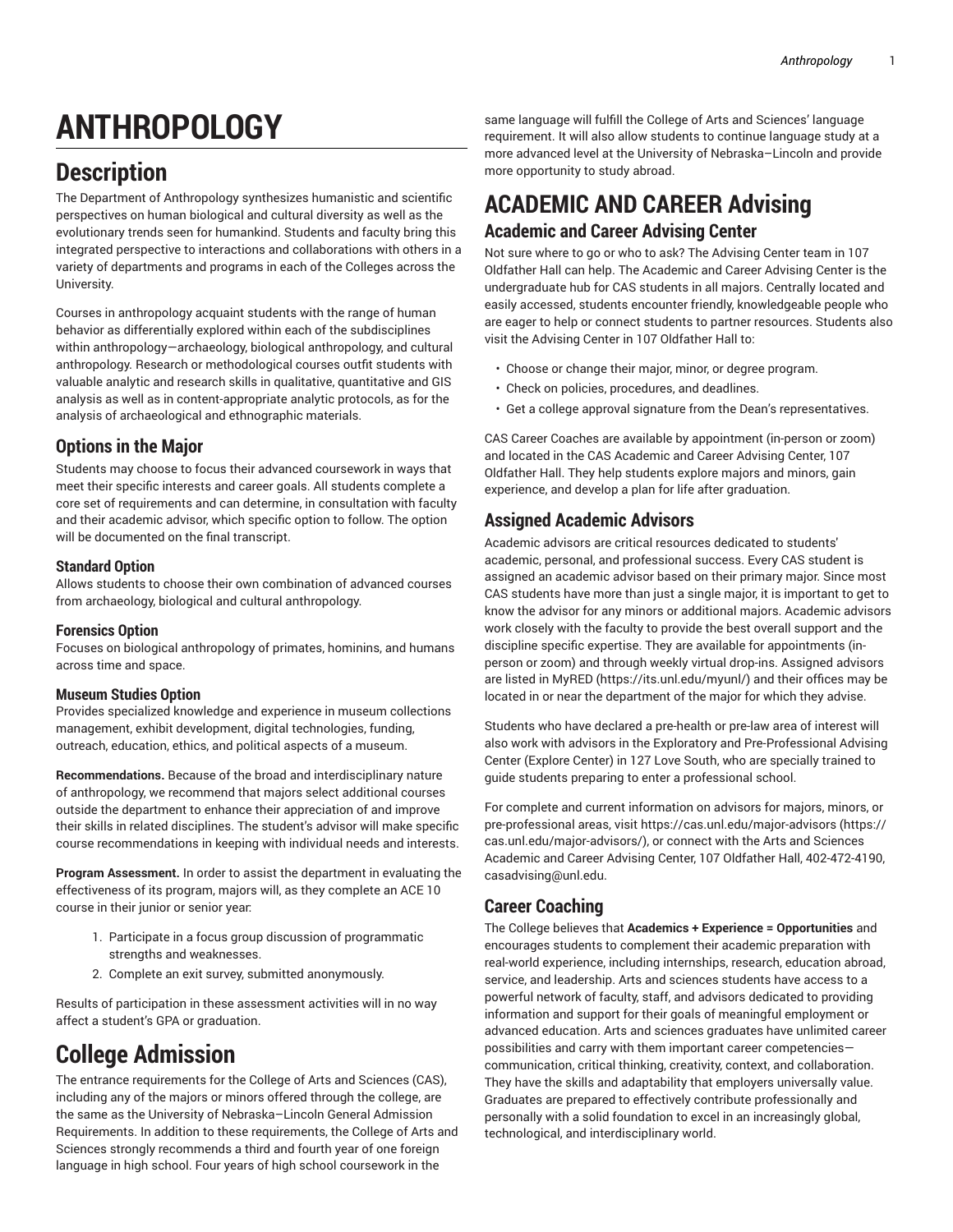Students should contact the career coaches in the Arts and Sciences Academic and Career Advising Center in 107 Oldfather Hall, or their assigned advisor, for more information. The CAS career coaches help students explore career options, identify ways to build experience, and prepare to apply for internships, jobs, or graduate school, including help with resumes, applications, and interviewing.

# **ACE Requirements**

 Students must complete one course for each of the ACE Student Learning Outcomes below. Certified course choices are published in the degree audit, or visit the ACE [website \(http://ace.unl.edu](http://ace.unl.edu)) for the most current list of certified courses.

# **ACE Student Learning Outcomes**

ACE 1: Write texts, in various forms, with an identified purpose, that respond to specific audience needs, integrate research or existing knowledge, and use applicable documentation and appropriate conventions of format and structure.

ACE 2: Demonstrate competence in communication skills.

ACE 3: Use mathematical, computational, statistical, logical, or other formal reasoning to solve problems, draw inferences, justify conclusions, and determine reasonableness.

ACE 4: Use scientific methods and knowledge to pose questions, frame hypotheses, interpret data, and evaluate whether conclusions about the natural and physical world are reasonable.

ACE 5: Use knowledge, historical perspectives, analysis, interpretation, critical evaluation, and the standards of evidence appropriate to the humanities to address problems and issues.

ACE 6: Use knowledge, theories, and research perspectives such as statistical methods or observational accounts appropriate to the social sciences to understand and evaluate social systems or human behaviors.

ACE 7: Use knowledge, theories, or methods appropriate to the arts to understand their context and significance.

ACE 8: Use knowledge, theories, and analysis to explain ethical principles and their importance in society.

ACE 9: Exhibit global awareness or knowledge of human diversity through analysis of an issue.

ACE 10: Generate a creative or scholarly product that requires broad knowledge, appropriate technical proficiency, information collection, synthesis, interpretation, presentation, and reflection.

# **College Degree Requirements College Distribution Requirements – BA and BS**

The College of Arts and Sciences distribution requirements are common to both the bachelor of arts and bachelor of science degrees and are designed to ensure a range of courses. By engaging in study in several different areas within the College, students develop the ability to learn in a variety of ways and apply their knowledge from a variety of perspectives. All requirements are in addition to University ACE requirements, and no course can be used to fulfill both an ACE outcome and a College Distribution Requirement.

- A student may not use a single course to satisfy more than one College Distribution Requirement, with the exception of CDR Diversity. Courses used to meet CDR Diversity may also meet CDR Writing, CDR Humanities, or CDR Social Science.
- Independent study or reading courses and internships cannot be used to satisfy distribution requirements.
- Courses from interdisciplinary programs will be applied in the same area as courses from the home/cross-listed department.

## **College Distribution Requirements**

| <b>CDR: Written Communication</b>                                                                                                                                                                                                                                                                                                                      | $\sqrt{3}$     |
|--------------------------------------------------------------------------------------------------------------------------------------------------------------------------------------------------------------------------------------------------------------------------------------------------------------------------------------------------------|----------------|
| Select from courses approved for ACE outcome 1.                                                                                                                                                                                                                                                                                                        |                |
| CDR: Natural, Physical, and Mathematical Sciences with Lab                                                                                                                                                                                                                                                                                             | $\overline{4}$ |
| Select from biochemistry, biological sciences, chemistry,<br>computer science, geology, meteorology, mathematics, and<br>physics. Must include one lab in the natural or physical<br>sciences. Lab courses may be selected from biochemistry,<br>biological sciences, chemistry, geology, meteorology, and<br>physics.                                 |                |
| Some courses from geography and anthropology may also be<br>used to satisfy the lab requirement above.                                                                                                                                                                                                                                                 |                |
| <i>CDR: Humanities</i>                                                                                                                                                                                                                                                                                                                                 | 3              |
| Select from classics, English, history, modern languages and<br>literatures, philosophy, and religious studies. $^{\mathsf{2}}$                                                                                                                                                                                                                        |                |
| <b>CDR: Social Science</b>                                                                                                                                                                                                                                                                                                                             | 3              |
| Select from anthropology, communication studies, geography,<br>political science, psychology, or sociology. $^3$                                                                                                                                                                                                                                       |                |
| CDR: Human Diversity in U.S. Communities                                                                                                                                                                                                                                                                                                               | 0-3            |
| Select from a set of approved courses as listed in the degree<br>audit.                                                                                                                                                                                                                                                                                |                |
| CDR: Language                                                                                                                                                                                                                                                                                                                                          | $0 - 16$       |
| Fulfilled by the completion of the 6-credit-hour second-year<br>sequence in a single foreign language in one of the following<br>departments: Classics and religious studies or modern<br>languages and literatures. Instruction is currently available<br>in Arabic, Chinese, Czech, French, German, Greek, Japanese,<br>Latin, Russian, and Spanish. |                |
| A student who has completed the fourth-year level of one<br>foreign language in high school is exempt from the languages<br>requirement, but encouraged to continue on in their language<br>study.                                                                                                                                                     |                |
| Credit Hours Subtotal:                                                                                                                                                                                                                                                                                                                                 | 13-32          |
| 1<br>See Degree Audit or a College of Arts and Sciences advisor for approved<br>geography and anthropology courses that apply as natural science.                                                                                                                                                                                                      |                |

- 2 *Language courses numbered 220 and below do not fulfill the CDR Humanities.*
- 3 *See Degree Audit or College of Arts and Sciences advisor for list of natural/physical science courses in anthropology, geography, and psychology that do not apply as social science.*

# **Language Requirement**

The University of Nebraska–Lincoln and the College of Arts and Sciences place great value on academic exposure and proficiency in a second language. The University of Nebraska–Lincoln entrance requirement of two years of the same foreign language or the College's language distribution requirement (CDR: Language) will rarely be waived and only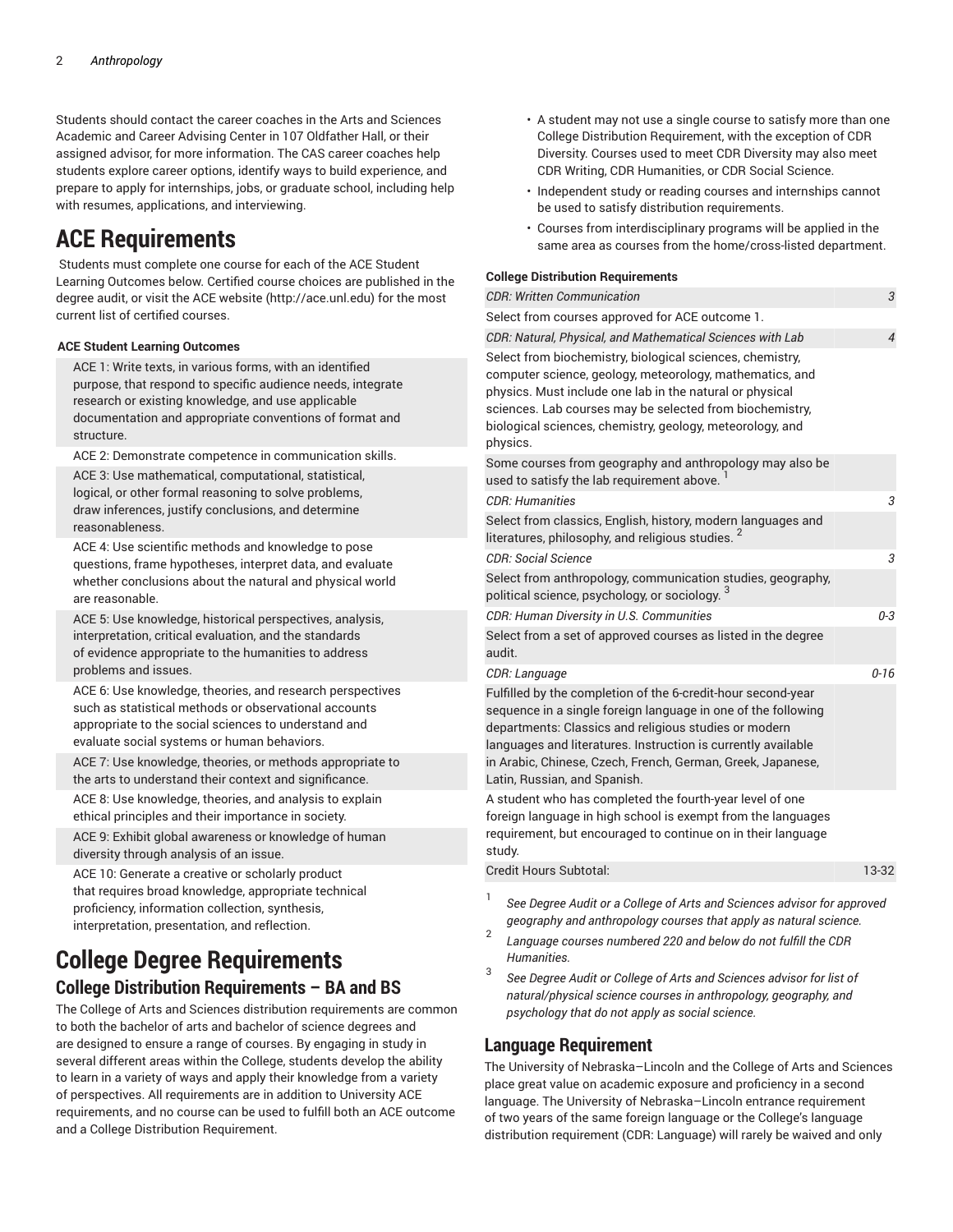with relevant documentation. See the main College of Arts and Sciences page for more details.

# **Experiential Learning Requirement**

All undergraduates in the College of Arts and Sciences must complete an Experiential Learning (EL) designated course. This may include 0-credit courses designed to document co-curricular activities recognized as Experiential Learning.

# **Scientific Base - BS Only**

The bachelor of science degree requires students to complete 60 hours in mathematical, physical, and natural sciences. Approved courses for scientific-based credit come from the following College of Arts and Sciences disciplines: actuarial science, anthropology (selected courses), astronomy, biochemistry (excluding [BIOC 101\)](/search/?P=BIOC%20101), biological sciences (excluding [BIOS 100](/search/?P=BIOS%20100) or [BIOS 203](/search/?P=BIOS%20203)), chemistry (excluding [CHEM 101](/search/?P=CHEM%20101)), geography (selected courses), geology, life sciences, mathematics (excluding courses below [MATH](/search/?P=MATH%20104) 104), meteorology, microbiology (excluding [MBIO 101\)](/search/?P=MBIO%20101), and physics (excluding [PHYS](/search/?P=PHYS%20201) 201.)

See your Degree Audit or your assigned academic advisor for a complete list, including individual classes that fall outside of the disciplines listed above. Up to 12 hours of scientific and technical courses offered by other colleges may be accepted toward this requirement with approval of the College of Arts and Sciences. See your assigned academic advisor to start the approval process.

# **Minimum Hours Required for Graduation**

A minimum of 120 semester hours of credit is required for graduation from the College of Arts and Sciences. A cumulative grade point average of at least 2.0 is required.

# **Grade Rules**

# **Restrictions on C- and D Grades**

The College will accept no more than 15 semester hours of C- and D grades from other domestic institutions except for UNO and UNK. All courses taken at UNO and UNK impact the UNL transcript. No transfer of C- and D grades can be applied toward requirements in a major or a minor. No University of Nebraska–Lincoln C- and D grades can be applied toward requirements in a major or a minor. International coursework (including education abroad) with a final grade equivalent to a C- or lower will not be validated by the College of Arts and Sciences departments to be degree applicable.

# **Pass/No Pass Privilege**

**The College of Arts and Sciences adheres to the University regulations for the Pass/No Pass (P/N) privilege with the following additional regulations:**

- Pass/No Pass hours can count toward fulfillment of University ACE requirements and college distribution requirements up to the 24-hour maximum.
- Most arts and sciences departments and programs do not allow courses graded Pass/No Pass to apply to the major or minor. Students should refer to the department's or program's section of the catalog for clarification. By college rule, departments can allow up to 6 hours of Pass/No Pass in the major or minor.
- Departments may specify that certain courses of theirs can be taken only on a P/N basis.
- The college will permit no more than a total of 24 semester hours of P/N grades to be applied toward degree requirements. This total includes all Pass grades earned at the University of Nebraska–

Lincoln and other U.S. schools. **NOTE:** This 24-hour limit is more restrictive than the University regulation.

# **Grading Appeals**

A student who feels that he/she has been unfairly graded must ordinarily take the following sequential steps in a timely manner, usually by initiating the appeal in the semester following the awarding of the grade:

- 1. Talk with the instructor concerned. Most problems are resolved at this point.
- 2. Talk to the instructor's department chairperson.
- 3. Take the case to the Grading Appeal Committee of the department concerned. The Committee should be contacted through the department chairperson.
- 4. Take the case to the College Grading Appeals Committee by contacting the Dean's Office, 1223 Oldfather Hall.

# **Course Level Requirements**

# **Courses Numbered at the 300 or 400 Level**

Thirty (30) of the 120 semester hours of credit must be in courses numbered at the 300 or 400 level. Of those 30 hours, 15 hours (1/2) must be completed in residence at the University of Nebraska–Lincoln.

# **Residency Requirement**

Students must complete at least 30 of the 120 total hours for their degree at the University of Nebraska–Lincoln. Students must complete at least 1/2 of their major coursework, including 6 hours at the 300 or 400 level in their major and 15 of the 30 hours required at the 300 or 400 level, in residence. Credit earned during education abroad may be used toward the residency requirement only if students register through the University of Nebraska–Lincoln.

# **Catalog to Use**

Students must fulfill the requirements stated in the catalog for the academic year in which they are first admitted to and enrolled as a degree-seeking student at the University of Nebraska–Lincoln. In consultation with advisors, a student may choose to follow a subsequent catalog for any academic year in which they are admitted to and enrolled as a degree-seeking student at the University of Nebraska–Lincoln in the College of Arts and Sciences. Students must complete all degree requirements from a single catalog year. Beginning in 1990-1991, the catalog which a student follows for degree requirements may not be more than 10 years old at the time of graduation.

**Transfer Students:** Students who have transferred from a community college may be eligible to fulfill the requirements as stated in the catalog for an academic year in which they were enrolled at the community college prior to attending the University of Nebraska-Lincoln. This decision should be made in consultation with academic advisors, provided the student a) was enrolled in a community college during the catalog year they are utilizing, b) maintained continuous enrollment at the previous institution for 1 academic year or more, and c) continued enrollment at the University of Nebraska-Lincoln within 1 calendar year from their last term at the previous institution. Students must complete all degree requirements from a single catalog year and within the time frame allowable for that catalog year.

# **Learning Outcomes**

Graduates of anthropology will be able to: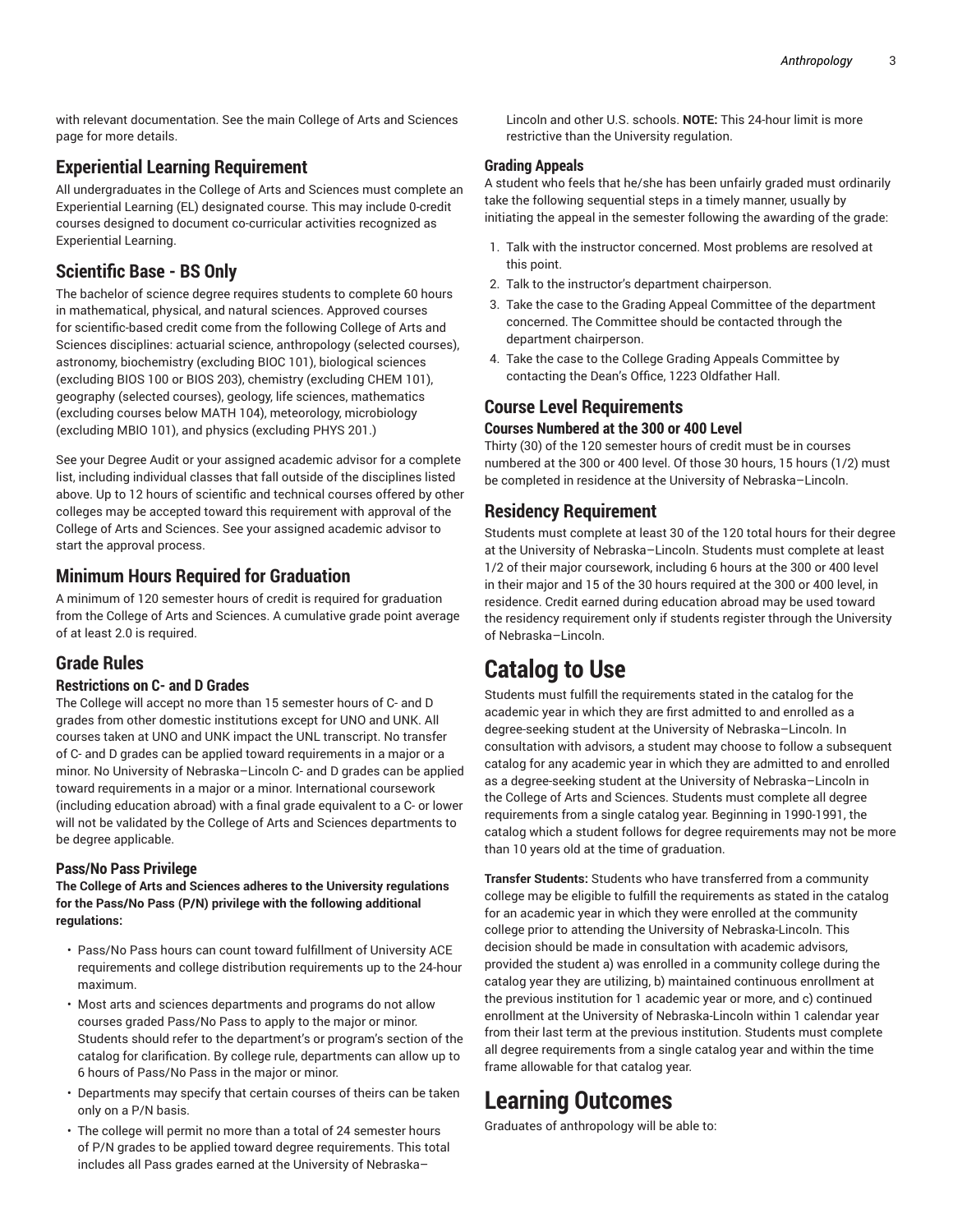- 1. Demonstrate knowledge and understanding of variation in primate, hominin, and human biology and behavior over time and across space.
- 2. Demonstrate knowledge of and respect for the similarities and differences that characterize humans and human societies in the world, over time and across space.
- 3. Demonstrate knowledge and understanding of how and why a change in human form and society occurs over time, as manifested around the world.
- 4. Demonstrate an understanding of the relationship between methods and their theoretical and practical applications.
- 5. Understand ethical aspects of anthropological research and results.

# **Major Requirements**

Thirty-nine (39) hours of anthropology courses as described below.

# **Core Requirements**

# **Required Courses**

| ANTH 111 /<br>GEOG 111 /<br><b>GLST 111</b>                                                  | Academic Success and Decision Making in<br>a Globalized World                                        | 1  |
|----------------------------------------------------------------------------------------------|------------------------------------------------------------------------------------------------------|----|
| <b>ANTH 212/</b><br><b>ETHN 212</b>                                                          | Introduction to Cultural Anthropology                                                                | 3  |
| <b>ANTH 232</b>                                                                              | Introduction to Archaeology                                                                          | 3  |
| <b>ANTH 242</b><br>& ANTH 242L                                                               | Introduction to Biological Anthropology<br>and Introduction to Biological Anthropology<br>Laboratory | 4  |
| <b>ANTH 311/</b><br>GEOG 311 /<br><b>GLST 311</b>                                            | Seminar in Launching Academic and<br><b>Professional Careers</b>                                     | 1  |
| <b>ANTH 417</b>                                                                              | History of Anthropological Theory                                                                    | 3  |
| Credit Hours Subtotal:                                                                       |                                                                                                      | 15 |
| <b>Research Methods</b>                                                                      |                                                                                                      |    |
| Select one of the following: 12                                                              |                                                                                                      | 3  |
| <b>ANTH 297</b>                                                                              | Fieldwork                                                                                            |    |
| <b>ANTH 389</b>                                                                              | <b>GIS in Archaeology</b>                                                                            |    |
| ANTH 461 /<br>CLAS 461 /<br>GEOG 461 /<br><b>HIST 461</b>                                    | Geospatial Approaches in Digital<br><b>Humanities and Social Sciences</b>                            |    |
| <b>ANTH 482</b>                                                                              | Field Methods in Ethnography                                                                         |    |
| <b>ANTH 484</b>                                                                              | Data Analytics in Anthropology                                                                       |    |
| <b>ANTH 487</b>                                                                              | Analysis of Archaeological Materials                                                                 |    |
| <b>ANTH 497</b>                                                                              | <b>Advanced Fieldwork</b>                                                                            |    |
| Credit Hours Subtotal:                                                                       |                                                                                                      | 3  |
| <b>Anthropology ACE 10 Capstone</b>                                                          |                                                                                                      |    |
|                                                                                              | Select one ACE 10 approved ANTH course 3                                                             | 3  |
| <b>ANTH 411</b>                                                                              | <b>Visual Anthropology</b>                                                                           |    |
|                                                                                              | or ANTH 433North American Archaeology                                                                |    |
| or ANTH 451 Contemporary Issues of Indigenous Peoples in North<br><b>ETHN 451</b><br>America |                                                                                                      |    |
|                                                                                              | or ANTH 485Anthropology Capstone                                                                     |    |
|                                                                                              | or ANTH 488Contemporary Issues in Anthropology                                                       |    |
| Credit Hours Subtotal:                                                                       |                                                                                                      | 3  |
| <b>Option Courses</b>                                                                        |                                                                                                      |    |

| Select one option from Standard, Forensics, or Museum | 18 |
|-------------------------------------------------------|----|
| Studies. For specific requirements see below.         |    |
| Credit Hours Subtotal:                                | 18 |
| <b>Total Credit Hours</b>                             | 39 |

- 1 *No more than 3 hours of* ANTH 297 *and no more than 6 hours of* ANTH 497 *may count toward the major.*
- 2 ANTH 498 Research *may count in Research Methods, by permission of the advisor. No more than 3 hours of* ANTH 498 *may count in the major.*
- 3 *The ACE 10 capstone course may not be used to fulfill any option course requirement.*

# **Standard Option**

Select one course from each of Archaeology, Biological Anthropology, and Cultural Anthropology, plus 9 additional hours of ANTH courses.

| Archaeology                          |                                                | 3 |
|--------------------------------------|------------------------------------------------|---|
| ANTH 337                             | Archaeology of the American Southwest          |   |
| <b>ANTH 386</b>                      | Digital Heritage Tools                         |   |
| <b>ANTH 431</b>                      | <b>Historical Archaeology: Current Topics</b>  |   |
| <b>ANTH 432</b>                      | History and Theory of Archaeology              |   |
| <b>ANTH 433</b>                      | North American Archaeology                     |   |
| <b>ANTH 434</b>                      | Introduction to Great Plains Archaeology       |   |
| <b>ANTH 435</b>                      | Heritage Resource Protection and<br>Management |   |
| <b>ANTH 436 /</b><br><b>LAMS 436</b> | The Ancient Maya                               |   |
| <b>ANTH 438 /</b><br><b>CLAS 438</b> | Archaeologies of Europe                        |   |
| <b>ANTH 475</b>                      | Experimental Archaeology                       |   |
| <b>ANTH 484</b>                      | Data Analytics in Anthropology                 |   |
| <b>Biological Anthropology</b>       |                                                | 3 |
| <b>ANTH 341</b>                      | <b>Primate Behavior and Ecology</b>            |   |
| <b>ANTH 385</b>                      | Human Origins                                  |   |
| <b>ANTH 422</b>                      | <b>Medical Anthropology</b>                    |   |
| <b>ANTH 430 /</b><br><b>NUTR 430</b> | <b>Nutritional Anthropology</b>                |   |
| <b>ANTH 435</b>                      | Heritage Resource Protection and<br>Management |   |
| <b>ANTH 442</b>                      | <b>Human Variation</b>                         |   |
| <b>ANTH 443</b>                      | Dental Anthropology                            |   |
| <b>ANTH 444</b>                      | Human Osteology                                |   |
| <b>ANTH 448 /</b><br><b>BIOS 448</b> | Human Growth and Development                   |   |
| <b>ANTH 462</b>                      | Forensic Anthropology                          |   |
| <b>ANTH 475</b>                      | Experimental Archaeology                       |   |
| <b>ANTH 484</b>                      | Data Analytics in Anthropology                 |   |
| Cultural Anthropology                |                                                | 3 |
| ANTH 351 /<br><b>ETHN 351</b>        | <b>Exploring Cross Cultural Diversities</b>    |   |
| <b>ANTH 353</b>                      | Anthropology of War                            |   |
| <b>ANTH 410 /</b><br><b>WMNS410</b>  | Gender. An Anthropological Perspective         |   |
| <b>ANTH 412</b>                      | Family, Marriage, and Kinship                  |   |
| <b>ANTH 416</b>                      | Digital Anthropologies                         |   |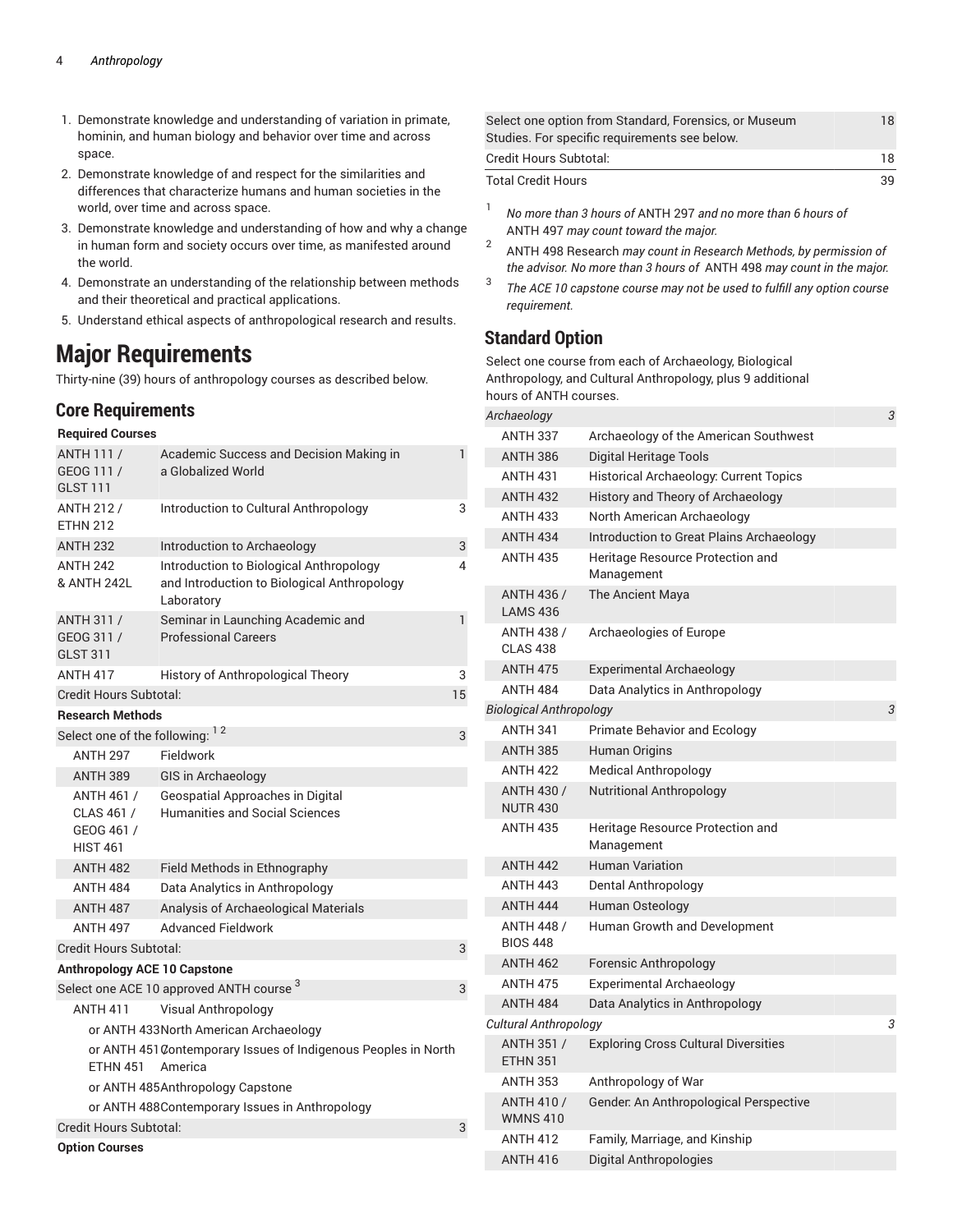|                                                                                       | <b>ANTH 418</b>                                                  | <b>Ethnology and Museums</b>                                  |  |  |
|---------------------------------------------------------------------------------------|------------------------------------------------------------------|---------------------------------------------------------------|--|--|
|                                                                                       | <b>ANTH 451 /</b><br><b>ETHN 451</b>                             | Contemporary Issues of Indigenous<br>Peoples in North America |  |  |
|                                                                                       | <b>ANTH 472</b>                                                  | Belief Systems: Animism to Zombies                            |  |  |
|                                                                                       | <b>ANTH 473</b>                                                  | <b>Ecological Anthropology</b>                                |  |  |
|                                                                                       | <b>ANTH 474 /</b><br>GLST 474 /<br><b>HRHA 474</b>               | Development in Theory and Practice                            |  |  |
|                                                                                       | <b>ANTH 476 /</b><br><b>ENVR 476 /</b><br>GLST 476 /<br>HRHA 476 | Human Rights, Environment, and<br>Development                 |  |  |
|                                                                                       | <b>ANTH 477</b>                                                  | Hunters-Gatherers                                             |  |  |
|                                                                                       | <b>ANTH 488</b>                                                  | Contemporary Issues in Anthropology                           |  |  |
|                                                                                       | Additional Anthropology Courses                                  |                                                               |  |  |
| Select 9 hours of ANTH courses with at least 3 hours at the<br>9<br>300 or 400 level. |                                                                  |                                                               |  |  |
|                                                                                       | Total Credit Hours<br>18                                         |                                                               |  |  |
|                                                                                       |                                                                  |                                                               |  |  |

# **Forensics Option**

| <b>Required Courses</b>                     |                                                                             |    |
|---------------------------------------------|-----------------------------------------------------------------------------|----|
| <b>ANTH 444</b>                             | Human Osteology                                                             | 3  |
| <b>ANTH 462</b>                             | Forensic Anthropology                                                       | 3  |
| Credit Hours Subtotal:                      |                                                                             | 6  |
| <b>Additional Courses</b>                   |                                                                             |    |
|                                             | Select four additional courses from the following:                          | 12 |
| ANTH 395 /<br>GEOG 395 /<br><b>GLST 395</b> | Internship (by permission) <sup>4</sup>                                     |    |
| <b>ANTH 443</b>                             | Dental Anthropology                                                         |    |
| <b>ANTH 455</b>                             | Forensic Archaeology: Clandestine Burials,<br>Mass Graves, and Human Rights |    |
| <b>ANTH 456</b>                             | Forensic Taphonomy: an Anthropological<br>Approach                          |    |
| ANTH 487D                                   | Analysis of Archaeological Materials -<br>Archaeofauna                      |    |
| <b>ANTH 492</b>                             | Special Topics in Anthropology (by<br>permission) <sup>5</sup>              |    |
| Credit Hours Subtotal:                      |                                                                             |    |
| <b>Total Credit Hours</b>                   |                                                                             |    |

4 ANTH 395 *may be used if approved by the advisor as related to Forensics and for a minimum of 3 credit hours.*

5 *Up to 3 hours of* ANTH 492 *may be used if approved by the advisor as related to Forensics.*

# **Museum Studies Option**

| Select six courses from the following:<br>18       |                                                          |  |  |
|----------------------------------------------------|----------------------------------------------------------|--|--|
| <b>ANTH 304</b>                                    | Archaeological Collections and Collections<br>Management |  |  |
| <b>ANTH 386</b>                                    | Digital Heritage Tools                                   |  |  |
| <b>ANTH 395 /</b><br>GEOG 395 /<br><b>GLST 395</b> | Internship (by permission) <sup>4</sup>                  |  |  |
| <b>ANTH 411</b>                                    | Visual Anthropology                                      |  |  |
| <b>ANTH 416</b>                                    | Digital Anthropologies                                   |  |  |

| <b>ANTH 418</b>           | <b>Ethnology and Museums</b>                                                           |    |
|---------------------------|----------------------------------------------------------------------------------------|----|
| <b>ANTH 435</b>           | Heritage Resource Protection and<br>Management                                         |    |
| <b>ANTH 463</b>           | Museum Exhibit Design                                                                  |    |
| <b>ANTH 487</b>           | Analysis of Archaeological Materials                                                   |    |
|                           | or ANTH 487 Analysis of Archaeological Materials - Ceramics                            |    |
|                           | or ANTH 487 Analysis of Archaeological Materials - Lithics                             |    |
|                           | or ANTH 487 Analysis of Archaeological Materials - Archaeofauna                        |    |
|                           | or ANTH 487 Analysis of Archaeological Materials - Historic<br><b>Material Culture</b> |    |
| <b>ANTH 492</b>           | Special Topics in Anthropology (by<br>permission) <sup>5</sup>                         |    |
| <b>Total Credit Hours</b> |                                                                                        | 18 |

- 4 ANTH 395 Internship *may be used if approved by the advisor as related to Museum Studies and for a minimum of 3 credit hours.*
	- *Up to 3 hours of* ANTH 492 Special Topics in Anthropology *may be used if approved by the advisor as related to Museum Studies.*

# **Additional Major Requirements**

# **Grade Rules**

5

# **C- and D Grades**

A grade of C or better must be earned in all courses in the major and minor.

# **Pass/No Pass**

No course taken Pass/No Pass will be applicable to the major or minor with the exception of ANTH 111 and ANTH 311.

# **Requirements for Minor Offered by Department**

Eighteen (18) hours of anthropology as follows.

| <b>ANTH 110</b>                                                           | Introduction to Anthropology                            | 3 |
|---------------------------------------------------------------------------|---------------------------------------------------------|---|
|                                                                           | Select at least one of the 200-level ANTH core courses: | 3 |
| <b>ANTH 212/</b><br><b>ETHN 212</b>                                       | Introduction to Cultural Anthropology                   |   |
| <b>ANTH 232</b>                                                           | Introduction to Archaeology                             |   |
| <b>ANTH 242</b>                                                           | Introduction to Biological Anthropology                 |   |
| Select additional ANTH courses with at least one 300 or 400<br>level. $1$ |                                                         |   |
| <b>Total Credit Hours</b>                                                 |                                                         |   |

1 *Up to 3 hours of field study, excluding* ANTH 130*. The following courses may apply:* ANTH 297*,* ANTH 298*,* ANTH 497*,* ANTH 498*.*

# **Grade Rules**

# **C- and D Grades**

A grade of C or better must be earned in all courses in the major and minor.

# **Pass/No Pass**

No course taken Pass/No Pass will be applicable to the major or minor.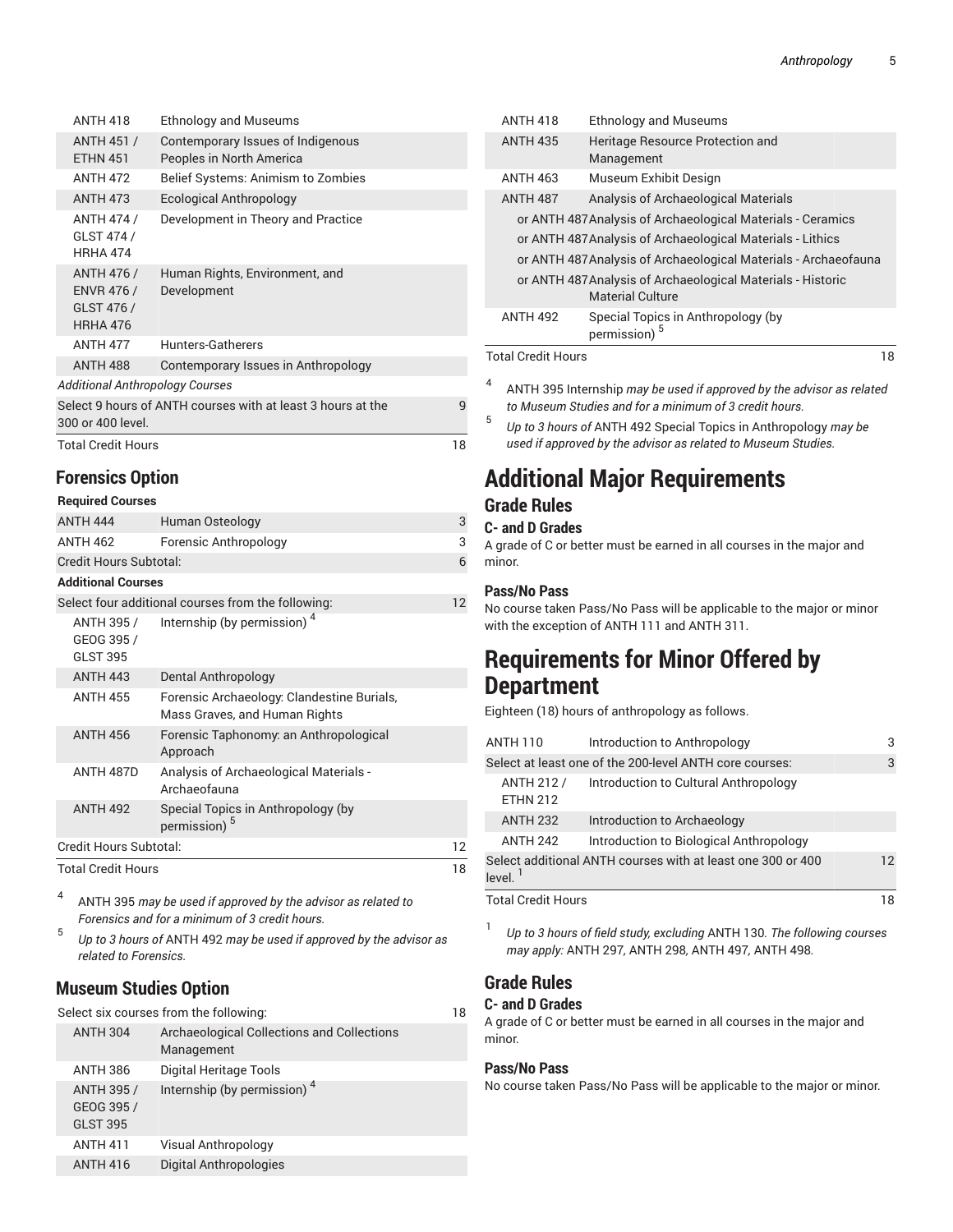# **ANTH 110 Introduction to Anthropology**

**Description:** Introduction to the study of society and culture, integrating the four major subfields of anthropology: archaeology, cultural anthropology, linguistics, and physical anthropology.

**Credit Hours**: 3

**Max credits per semester:** 3 **Max credits per degree:** 3 **Grading Option:** Graded with Option **Prerequisite for:** ANTH 341 **ACE:** ACE 9 Global/Diversity ACE 6 Social Science

# **ANTH 111 Academic Success and Decision Making in a Globalized World**

**Crosslisted with:** GLST 111, GEOG 111

### **Notes:** Pass/No Pass only.

**Description:** Course focused on student success, academic planning, and career development for all majors in Anthropology, Geography and Global Studies.

**Credit Hours**: 1

**Max credits per semester:** 1 **Max credits per degree:** 1 **Grading Option:** Pass No Pass

**Prerequisite for:** GLST 311, ANTH 311, GEOG 311

# **ANTH 130 Anthropology of the Great Plains**

**Description:** An introductory survey of the peoples and cultures who have lived in the Great Plains. It assumes no detailed knowledge of anthropological concepts and methods. North American and Euroamerican Plains life-styles from the prehistoric past, early historic, and modern periods. Emphasis on the ways different people used and adapted to the Plains. Common themes and artifacts of Plains people given special treatment.

**Credit Hours**: 3 **Max credits per semester:** 3 **Max credits per degree:** 3 **Grading Option:** Graded with Option **ACE:** ACE 6 Social Science **Groups:** CAS Diversity in the US

# **ANTH 142 Basics of Biological Anthropology**

**Description:** Interpret, analyze, infer processes of human and non-human primate biological change from genetics to morphology through time. **Credit Hours**: 3

**Max credits per semester:** 3 **Max credits per degree:** 3 **Grading Option:** Graded with Option

# **ANTH 170 Introduction to Great Plains Studies**

**Crosslisted with:** GEOG 170, GPSP 170, NRES 170, SOCI 170 **Description:** Interdisciplinary study of the natural environment, social environment, human heritage, arts and humanities of the Great Plains. **Credit Hours**: 3

**Max credits per semester:** 3 **Max credits per degree:** 3 **Grading Option:** Graded with Option

**Max credits per degree:** 3 **Grading Option:** Graded **ACE:** ACE 9 Global/Diversity

# **ANTH 189H University Honors Seminar**

**Prerequisites:** Good standing in University Honors Program or by invitation. **Description:** Topics vary. **Credit Hours**: 3 **Max credits per semester:** 3

### **ANTH 192 Special Topics in Anthropology**

**Description:** Introduction to a wide range of topics in Anthropology. **Credit Hours**: 1-6 **Min credits per semester:** 1 **Max credits per semester:** 6 **Max credits per degree:** 6 **Grading Option:** Graded with Option

# **ANTH 212 Introduction to Cultural Anthropology**

**Crosslisted with:** ETHN 212

**Description:** Introduction to ethnology and its subfields. Standard topics, problems, and theories considered in ethnology, social anthropology, culture and personality, and applied anthropology.

**Credit Hours**: 3

**Max credits per semester:** 3

#### **Max credits per degree:** 3

**Grading Option:** Graded with Option **ACE:** ACE 6 Social Science

# **ANTH 213 Education and Migration**

**Crosslisted with:** TEAC 213

**Notes:** A required, introductory, pre-professional course for teaching endorsement in English as a Second Language.

**Description:** Introduction to research in education about migratory, displaced, immigrant, and refugee populations in the United States and elsewhere in the world; Examination of the intersection of migration, education, family, youth cultures, language use, pedagogy, literacies, policy, and transnationalism as key concepts for the 'glocal' activities in which human beings participate in everyday life. **Credit Hours**: 3-4

**Min credits per semester:** 3 **Max credits per semester:** 4

**Max credits per degree:** 4 **Grading Option:** Graded with Option

# **ANTH 214 Food and Culture**

**Crosslisted with:** GLST 214, MODL 214

**Description:** Fosters understanding of the relationship between food and culture. Uses food as a lens to explore general topic areas such as identity, gender, language, family, nutrition, and health.

**Credit Hours**: 3 **Max credits per semester:** 3

**Max credits per degree:** 3 **Grading Option:** Graded with Option **ACE:** ACE 9 Global/Diversity **Groups:** CAS Diversity in the US

# **ANTH 215 Anthropology of Death**

**Description:** Past and present survey of human beliefs and practices related to death. **Credit Hours**: 3 **Max credits per semester:** 3 **Max credits per degree:** 3 **Grading Option:** Graded with Option **ACE:** ACE 6 Social Science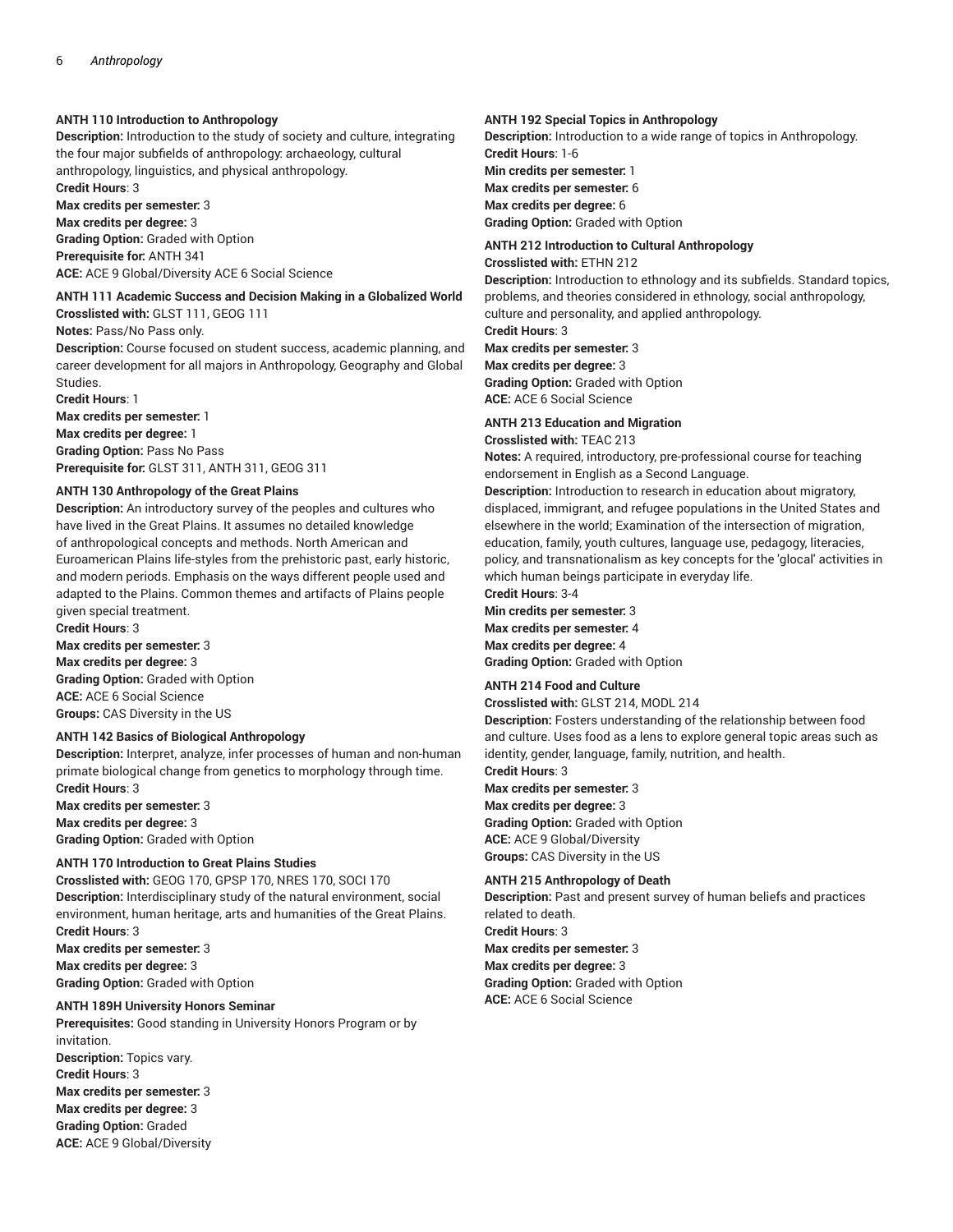#### **ANTH 232 Introduction to Archaeology**

**Description:** Introduction to what archaeologists do and what they have learned about humans in the past. Emphasis on methods archaeologists use to study the past and traces the record of human developments up to the rise of cities.

**Credit Hours**: 3

**Max credits per semester:** 3

## **Max credits per degree:** 3

**Grading Option:** Graded with Option **Prerequisite for:** AHIS 314, CLAS 314; AHIS 316, CLAS 316; ANTH 304 **ACE:** ACE 4 Science

# **ANTH 237 Ancient Mesoamerica**

**Crosslisted with:** ETHN 237, LAMS 237

**Description:** Ancient civilizations of Mexico and Central America including the Ancient Maya, Aztecs, and Toltecs. Anthropological theories and methods dealing with archaeological data about urbanism, architecture, art, human-environment interaction, etc. in ancient Mesoamerica.

**Credit Hours**: 3

**Max credits per semester:** 3

**Max credits per degree:** 3 **Grading Option:** Graded with Option **ACE:** ACE 9 Global/Diversity ACE 6 Social Science

#### **ANTH 242 Introduction to Biological Anthropology**

**Prerequisites:** Must also enroll in ANTH 242L

**Description:** Biological anthropology is the study of human and non human primate biological evolution and biocultural variation. This includes genetics, mechanisms of change, growth and development, primate ecology, and the fossil record.

**Credit Hours**: 3 **Max credits per semester:** 3 **Max credits per degree:** 3 **Grading Option:** Graded with Option **Prerequisite for:** ANTH 341; ANTH 385 **ACE:** ACE 4 Science

#### **ANTH 242L Introduction to Biological Anthropology Laboratory**

**Prerequisites:** Must also enroll in ANTH 242 **Description:** Laboratory exercises and analyses that complement material covered in ANTH 242. **Credit Hours**: 1 **Max credits per semester:** 1 **Max credits per degree:** 1 **Grading Option:** Graded with Option **Course and Laboratory Fee:** \$25

# **ANTH 243 Bodies of Evidence: Basics in Forensic Anthropology**

**Description:** Basic principles of forensic anthropology, including osteology, development of a biological profile, decomposition, trauma and forensic archaeology. **Credit Hours**: 3 **Max credits per semester:** 3 **Max credits per degree:** 3

**Grading Option:** Graded

#### **ANTH 252 World Archaeology, Global Heritage**

**Crosslisted with:** CLAS 252

**Description:** Introduction to complex societies around the world and the role of archaeological heritage in contemporary debates.

**Credit Hours**: 3 **Max credits per semester:** 3 **Max credits per degree:** 3 **Grading Option:** Graded with Option **ACE:** ACE 6 Social Science ACE 9 Global/Diversity

#### **ANTH 260 Pandemics from Past to Present**

**Description:** Explores the emergence and persistence of ancient and newly emergent infectious diseases by focusing on the intersection of cultural, historical, ecological, and political factors related to the transmission and experience of infectious disease.

**Credit Hours**: 3

**Max credits per semester:** 3 **Max credits per degree:** 3 **Grading Option:** Graded with Option **ACE:** ACE 5 Humanities

## **ANTH 261 Conflict and Conflict Resolution**

**Crosslisted with:** POLS 261, SOCI 261 **Description:** Introduction to the study of the biological, economic, political-historical, and cultural bases of war and group conflict. **Credit Hours**: 3 **Max credits per semester:** 3 **Max credits per degree:** 3

**Grading Option:** Graded with Option

#### **ANTH 265 Global Health**

**Description:** Explores some of the historical, biological, economic, medical, and social issues surrounding globalization and health consequences. **Credit Hours**: 3 **Max credits per semester:** 3 **Max credits per degree:** 3 **Grading Option:** Graded with Option **ACE:** ACE 9 Global/Diversity

# **ANTH 278 Introduction to Digital Humanities**

**Crosslisted with:** ENGL 278, CLAS 278, HIST 278, MODL 278 **Notes:** Requires contributing to an ongoing web-based project. **Description:** Practical and theoretical introduction to the concepts, tools, and techniques of digital humanities. Electronic research, text encoding, text processing, and collaborative research.

**Credit Hours**: 3

**Max credits per semester:** 3

**Max credits per degree:** 3 **Grading Option:** Graded with Option **Prerequisite for:** ENGL 375; ENGL 378, HIST 378; ENGL 379 **ACE:** ACE 5 Humanities

#### **ANTH 292 Special Topics in Anthropology**

**Description:** Examination of current topic from an anthropological perspective. **Credit Hours**: 1-6 **Min credits per semester:** 1 **Max credits per semester:** 6 **Max credits per degree:** 6 **Grading Option:** Graded with Option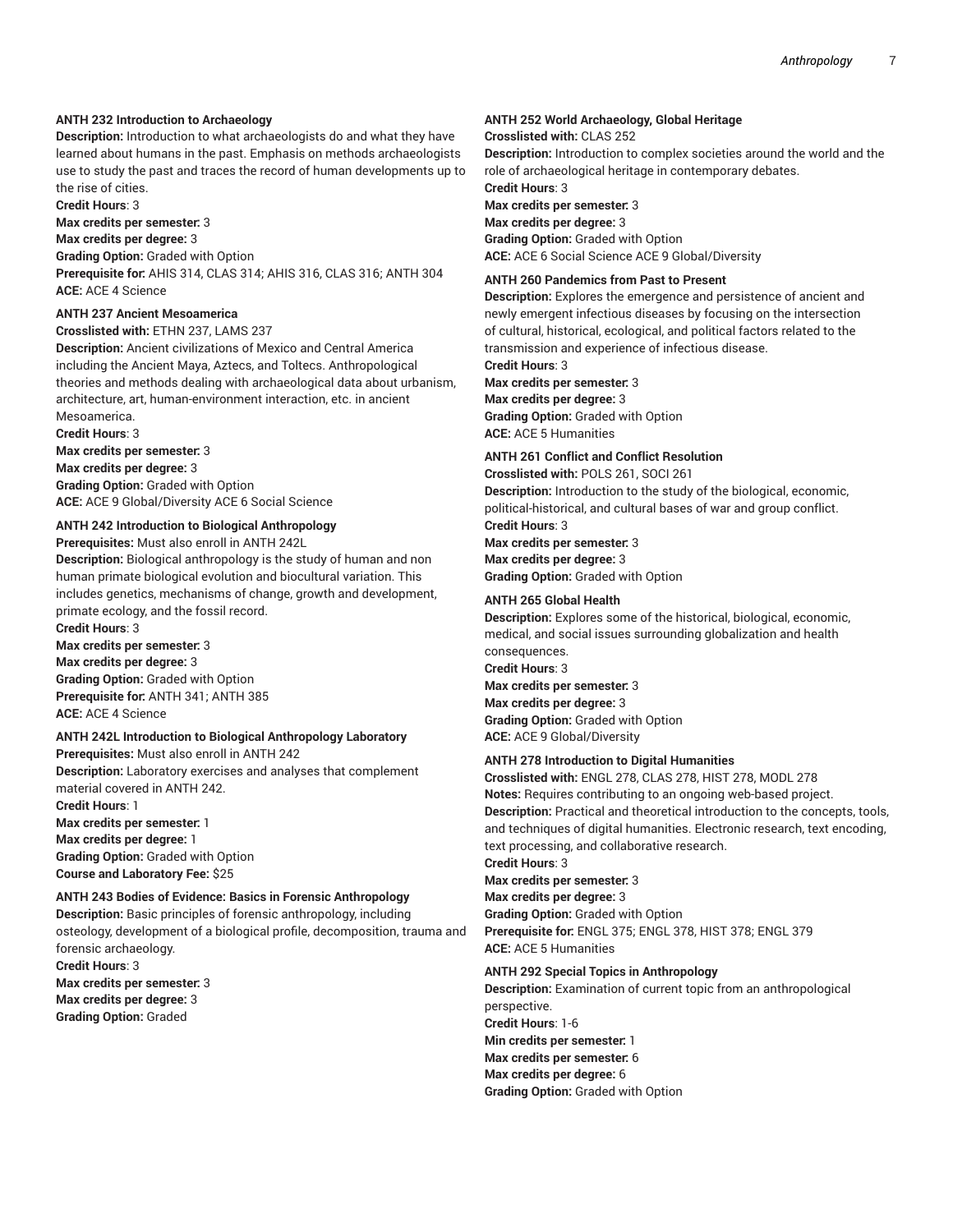### **ANTH 297 Fieldwork**

## **Prerequisites:** Permission.

**Notes:** Only 3 credit hours will count towards the Anthropology major. **Description:** By participation in research projects students learn basic field techniques and the relationship between research design and execution.

**Credit Hours**: 1-6

**Min credits per semester:** 1 **Max credits per semester:** 6 **Max credits per degree:** 6 **Grading Option:** Graded with Option

#### **ANTH 298 Undergraduate Research**

**Prerequisites:** Permission. **Description:** Research experience with or under direction of a faculty member.

**Credit Hours**: 1-6 **Min credits per semester:** 1 **Max credits per semester:** 6 **Max credits per degree:** 12 **Grading Option:** Graded with Option

#### **ANTH 304 Archaeological Collections and Collections Management Prerequisites:** ANTH 232

**Description:** Overview of theory, method, and practice related to archaeological collections management and other post-fieldwork activities.

**Credit Hours**: 3 **Max credits per semester:** 3 **Max credits per degree:** 3

**Grading Option:** Graded with Option **ACE:** ACE 8 Civic/Ethics/Stewardship **Course and Laboratory Fee:** \$15

## **ANTH 311 Seminar in Launching Academic and Professional Careers**

**Crosslisted with:** GLST 311, GEOG 311 **Prerequisites:** ANTH/GEOG/GLST 111 **Notes:** Pass/No Pass (PNP) **Description:** Online seminar focused on academic and career development for Anthropology, Geography and Global Studies majors. **Credit Hours**: 1 **Max credits per semester:** 1 **Max credits per degree:** 1

**Grading Option:** Pass No Pass

## **ANTH 337 Archaeology of the American Southwest**

**Description:** Advanced survey of past and present indigenous cultures of the American Southwest.

**Credit Hours**: 3

**Max credits per semester:** 3 **Max credits per degree:** 3 **Grading Option:** Graded with Option **ACE:** ACE 6 Social Science

#### **ANTH 341 Primate Behavior and Ecology**

**Prerequisites:** ANTH 110 or ANTH 242 **Description:** Physical and behavioral diversity of primates through the evolutionary framework. **Credit Hours**: 3 **Max credits per semester:** 3 **Max credits per degree:** 3 **Grading Option:** Graded with Option **Groups:** Biological Anthropology

#### **ANTH 351 Exploring Cross Cultural Diversities Crosslisted with:** ETHN 351

**Description:** Introduction to the ethnography of a specific region of the world, outlining the history and current lifeways of various peoples of the of the region. Regional areas of focus could include: Africa, East Asia, the US, Middle East and North Africa, as well as Indigenous peoples of Latin America, Indigenous peoples of the Great Plains, Indigenous peoples of North America.

**Credit Hours**: 3 **Max credits per semester:** 3 **Max credits per degree:** 6 **Grading Option:** Graded with Option **Prerequisite for:** ANTH 451, ANTH 851, ETHN 451

#### **ANTH 352 Indigenous Peoples of the Great Plains**

**Crosslisted with:** ETHN 352 **Prerequisites:** 3 hrs ANTH. **Description:** Overview of the pre-colonial, colonial and post-colonial experiences of indigenous peoples of the Great Plains region in North America.

**Credit Hours**: 3 **Max credits per semester:** 3 **Max credits per degree:** 3 **Grading Option:** Graded with Option **Prerequisite for:** ANTH 451, ANTH 851, ETHN 451

#### **ANTH 353 Anthropology of War**

**ACE:** ACE 8 Civic/Ethics/Stewardship

**Description:** Causes, conduct, and consequences of socially organized aggression and combat; an evolutionary survey of "warfare" as conducted by insects, nonhuman primates, and human societies from simple hunting and gathering bands to modern states; anthropological, sociological, psychological, and evolutionary biological theories of the causes of warfare; the relationship between warfare and demography, disease, ideology, colonialism, technology, economy and child rearing; and the nature of societies with no record of war and the mechanisms utilized by warlike societies to create peace. Warfare in different times, places, and levels of social complexity.

**Credit Hours**: 3 **Max credits per semester:** 3 **Max credits per degree:** 3 **Grading Option:** Graded with Option

# **ANTH 385 Human Origins**

**Prerequisites:** ANTH 242 **Description:** Explores the evolutionary history of humans and our close relatives. **Credit Hours**: 3 **Max credits per semester:** 3 **Max credits per degree:** 3

**Grading Option:** Graded with Option

# **ANTH 386 Digital Heritage Tools**

**Description:** Introduction to concept of heritage, digital heritage applications, and hands-on experience in creating digital heritage products using desktop and mobile devices. **Credit Hours**: 3 **Max credits per semester:** 3 **Max credits per degree:** 3 **Grading Option:** Graded with Option **ACE:** ACE 9 Global/Diversity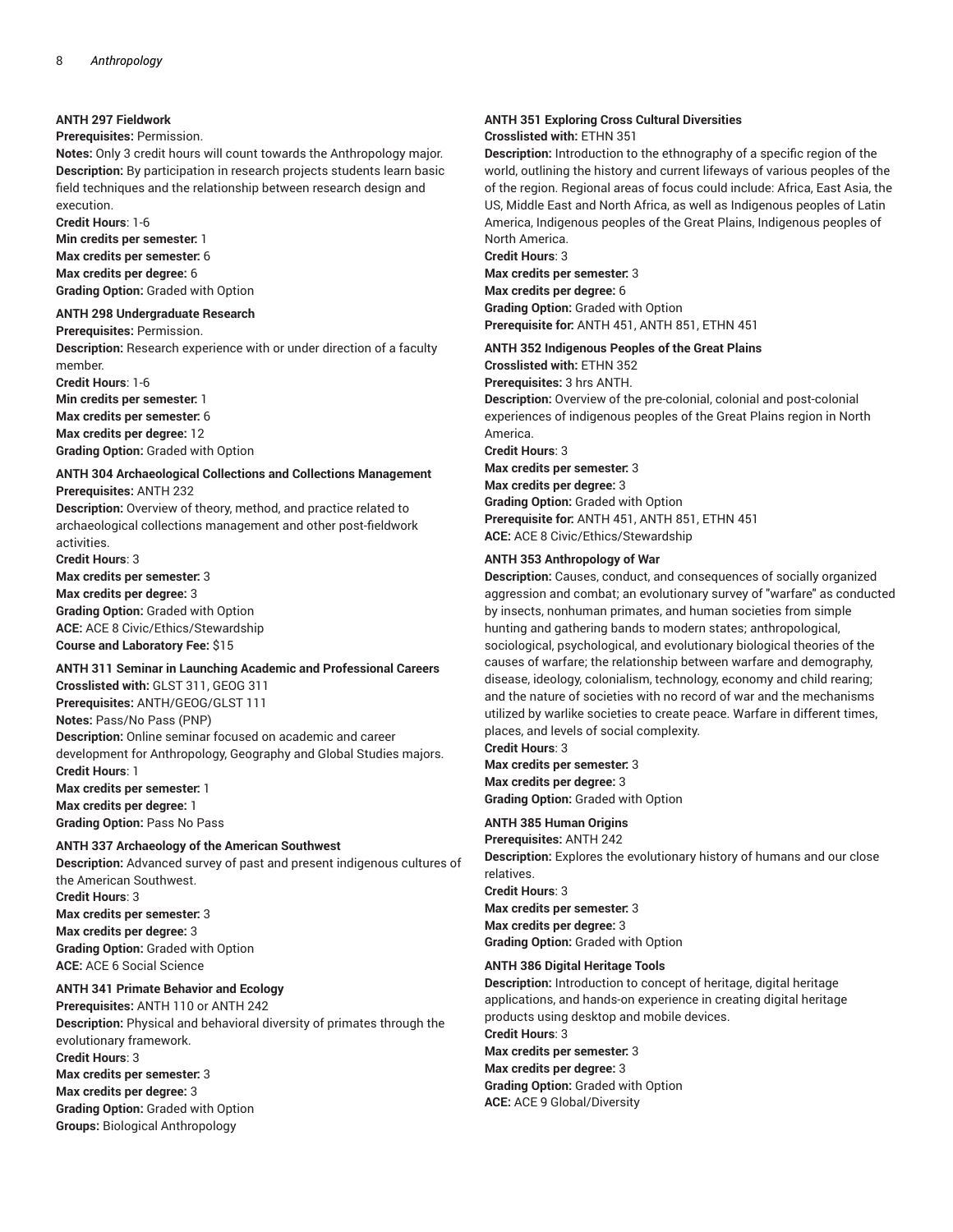# **ANTH 389 GIS in Archaeology**

**Description:** Introduction to Geographic Information Systems (GIS) in archaeology and anthropology; lecture provides fundamental spatial concepts and a computer lab teaches skills on data acquisition, data integration, spatial analysis, and digital cartography.

**Credit Hours**: 3

**Max credits per semester:** 3

**Max credits per degree:** 3 **Grading Option:** Graded with Option **Course and Laboratory Fee:** \$50

## **ANTH 392 Special Topics in Anthropology**

**Description:** Advanced exploration of current topics from an anthropological perspective. **Credit Hours**: 1-6 **Min credits per semester:** 1 **Max credits per semester:** 6 **Max credits per degree:** 6 **Grading Option:** Graded with Option

#### **ANTH 395 Internship**

**Crosslisted with:** GLST 395, GEOG 395 **Prerequisites:** Permission **Notes:** Pass/No Pass only. **Description:** Experiential learning opportunity related to a discipline within the School of Global Integrated Studies. **Credit Hours**: 1-6

**Min credits per semester:** 1 **Max credits per semester:** 6 **Max credits per degree:** 6 **Grading Option:** Pass No Pass

#### **ANTH 396 Independent Study in Anthropology**

**Prerequisites:** Permission. **Description:** Independent reading or research under direction of a faculty member. **Credit Hours**: 1-3 **Min credits per semester:** 1 **Max credits per semester:** 3 **Max credits per degree:** 3 **Grading Option:** Graded with Option

### **ANTH 406 Visualizing the Ancient City**

**Crosslisted with:** AHIS 406, AHIS 806, ANTH 806, CLAS 406, CLAS 806 **Prerequisites:** Junior standing

**Notes:** Recommend some background knowledge of ancient art, history, or languages, a general background course such as AHIS 101, ANTH 252, CLAS 209/CLAS 210, or any of the courses listed in the Archaeology or Digital Humanities minors. Computer/design skills welcome but not necessary.

**Description:** A new approach to looking at the history and development of ancient cities, combining history and archaeology with digital methods, in particular 3D modeling.

**Credit Hours**: 3 **Max credits per semester:** 3 **Max credits per degree:** 3 **Grading Option:** Graded **Course and Laboratory Fee:** \$15

#### **ANTH 410 Gender: An Anthropological Perspective**

**Crosslisted with:** ANTH 810, WMNS 410, WMNS 810 **Prerequisites:** 6 hrs ANTH

**Description:** Theoretical approaches to gender. Emphasis is placed on cross-cultural differences in gender socialization of as it pertains to sexual behavior, power within domestic and public spheres, and the impact of gender on individual aspirations.

**Credit Hours**: 3 **Max credits per semester:** 3

**Max credits per degree:** 3 **Grading Option:** Graded with Option

#### **ANTH 411 Visual Anthropology**

**Crosslisted with:** ANTH 811

**Prerequisites:** 9 hours ANTH including ANTH 212; Junior standing **Notes:** Graded Only

**Description:** Critically assess and understand basic theories of image usage, meaning making, and style. Covers evolution of photography, ethical usage and consent, ethnographic and documentary films, photo falsification.

**Credit Hours**: 3

**Max credits per semester:** 3 **Max credits per degree:** 3 **Grading Option:** Graded **ACE:** ACE 10 Integrated Product

# **ANTH 412 Family, Marriage, and Kinship**

**Crosslisted with:** ANTH 812 **Prerequisites:** ANTH 212

**Description:** Cross-cultural variation in family, marriage, and kinship and theories that account for variation in these fundamental areas of social life.

**Credit Hours**: 3 **Max credits per semester:** 3 **Max credits per degree:** 3 **Grading Option:** Graded with Option **Groups:** CAS Diversity in the US

# **ANTH 416 Digital Anthropologies**

**Crosslisted with:** ANTH 816 **Prerequisites:** 12 hours of anthropology or graduate student standing **Description:** Survey of digital methods and emergent technologies in Anthropology. **Credit Hours**: 3 **Max credits per semester:** 3 **Max credits per degree:** 3 **Grading Option:** Graded

# **ANTH 417 History of Anthropological Theory**

**Crosslisted with:** ANTH 817 **Prerequisites:** 9 hrs ANTH.

**Description:** Origins and developments of anthropological theory, method, and thought. Historical growth of the discipline and schools of thought from The Enlightenment through The Contemporary Period.

**Credit Hours**: 3 **Max credits per semester:** 3 **Max credits per degree:** 3 **Grading Option:** Graded with Option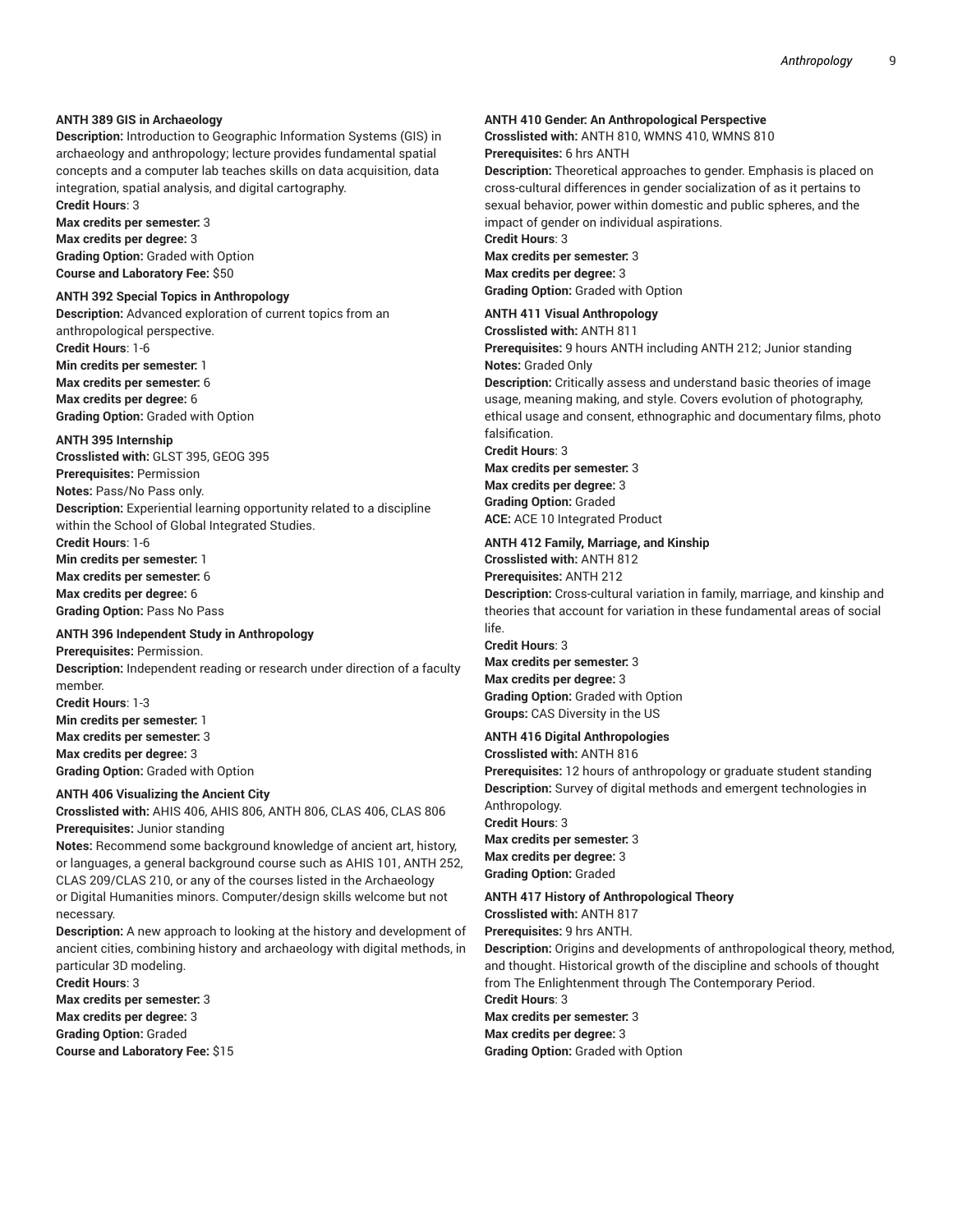# **ANTH 418 Ethnology and Museums**

## **Crosslisted with:** ANTH 818

**Prerequisites:** 6 hours of anthropology including ANTH 212 **Description:** Explores historical and contemporary aspects of the missions, ethical and political issues concerning exhibits and collections held by museums.

**Credit Hours**: 3

**Max credits per semester:** 3 **Max credits per degree:** 3

**Grading Option:** Graded with Option

# **ANTH 422 Medical Anthropology**

**Crosslisted with:** ANTH 822

**Description:** Focuses on theoretical and applied significance of health related practices in local and cross-cultural contexts. Cultural constructions of disease, intervention and treatment strategies explored historically and contemporarily.

**Credit Hours**: 3 **Max credits per semester:** 3 **Max credits per degree:** 3

**Grading Option:** Graded with Option

## **ANTH 429A Food Security: A Global Perspective**

**Crosslisted with:** ANTH 829A, PLAS 429A, AGRO 829A, HORT 829A, NRES 429A, NRES 829A, NUTR 429A, NUTR 829A **Prerequisites:** Junior standing **Description:** Overview of the technical and sociocultural dimensions of global food insecurity. **Credit Hours**: 3 **Max credits per semester:** 3 **Max credits per degree:** 3 **Grading Option:** Graded with Option

#### **ANTH 430 Nutritional Anthropology**

**Crosslisted with:** ANTH 830, NUTR 430, NUTR 830 **Prerequisites:** ANTH 242 or equivalent.

**Description:** Anthropological approaches to the study of nutrition. Background to nutrition science; bio-cultural aspects of obesity, fertility, lactose intolerance, and infant feeding practices; biological differences in nutritional requirements, fertility, and mortality; interpretation of nutritional deficiencies in skeletal remains; reconstructing prehistoric diets from archaeological evidence; and evaluation of relationships between dietary patterns and dental remains in fossil record. **Credit Hours**: 3

**Max credits per semester:** 3 **Max credits per degree:** 3 **Grading Option:** Graded with Option

**ANTH 431 Historical Archaeology: Current Topics Crosslisted with:** ANTH 831

**Description:** Development of Historical Archaeology and current research in the field.

**Credit Hours**: 3

**Max credits per semester:** 3 **Max credits per degree:** 3 **Grading Option:** Graded with Option

# **ANTH 432 History and Theory of Archaeology**

**Crosslisted with:** ANTH 832 **Prerequisites:** 9 hrs ANTH **Description:** Current concepts and theories used in archaeology to interpret the archaeological record. **Credit Hours**: 3 **Max credits per semester:** 3 **Max credits per degree:** 3 **Grading Option:** Graded with Option

#### **ANTH 433 North American Archaeology Crosslisted with:** ANTH 833

**Prerequisites:** 9 hrs ANTH including ANTH 232 **Description:** An areal survey of North American archaeology, methodology, history, and current trends of research. North American prehistory from earliest occupations to The Contact Period. **Credit Hours**: 3

**Max credits per semester:** 3 **Max credits per degree:** 3

**Grading Option:** Graded with Option **ACE:** ACE 10 Integrated Product

# **ANTH 434 Introduction to Great Plains Archaeology**

**Crosslisted with:** ANTH 834 **Prerequisites:** 9 hrs ANTH including ANTH 232. **Description:** Introduction to the history of archaeological research, taxonomic issues, cultural sequences, and current research topics within

the Great Plains area of North America. **Credit Hours**: 3

**Max credits per semester:** 3 **Max credits per degree:** 3 **Grading Option:** Graded with Option

#### **ANTH 435 Heritage Resource Protection and Management Crosslisted with:** ANTH 835

**Prerequisites:** ANTH 232

**Description:** Explores the nature and purpose of historic preservation as it pertains to resource management and archaeological research. Legislation that forms the basis for: cultural resource management principles; integration of state programs; and archaeological contractors; within the overall framework of land modification planning.

**Credit Hours**: 3 **Max credits per semester:** 3 **Max credits per degree:** 3 **Grading Option:** Graded with Option

### **ANTH 436 The Ancient Maya**

**Crosslisted with:** ANTH 836, LAMS 436

**Description:** Introduction to the prehistory of the Maya region and its periphery. Features of the Ancient Maya political, economic, religious, gender and material structures. Main substantive, theoretical and political debates in Mesoamerican scholarship. Interdisciplinary research and the types of methods used to create knowledge about Maya civilization.

### **Credit Hours**: 3

**Max credits per semester:** 3 **Max credits per degree:** 3 **Grading Option:** Graded with Option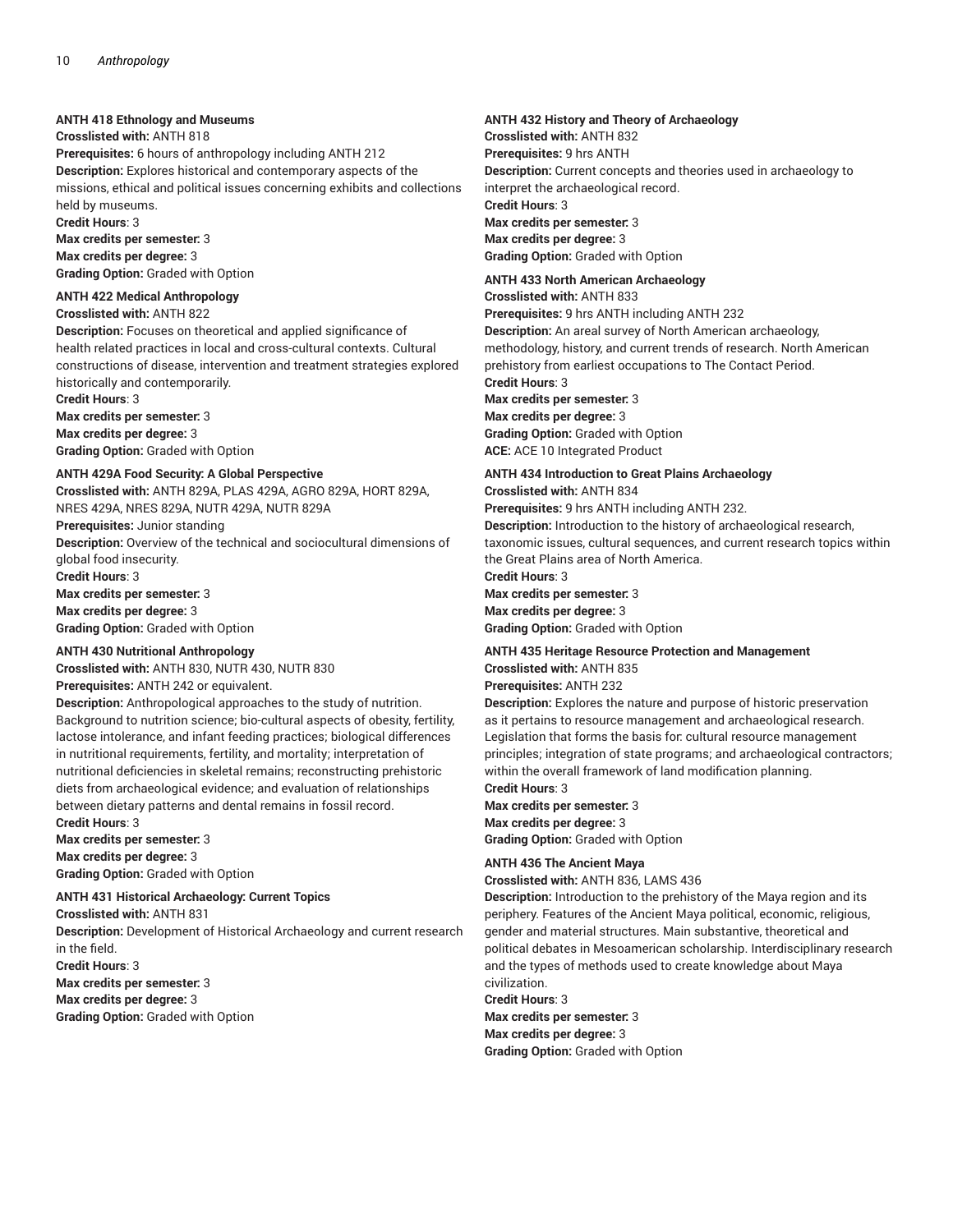# **ANTH 438 Archaeologies of Europe**

**Crosslisted with:** ANTH 838, CLAS 438, CLAS 838 **Description:** Survey of the material remains of Europe and of the various approaches to the study of the European past. **Credit Hours**: 3

**Max credits per semester:** 3 **Max credits per degree:** 3 **Grading Option:** Graded with Option

## **ANTH 442 Human Variation**

## **Crosslisted with:** ANTH 842

**Description:** Biological variation of modern humas worldwide through time and space. Standard measurements of phenotypic, e.g. elementary anthropometry. Biological adaptation to environment using recent theoretical perspectives.

**Credit Hours**: 3 **Max credits per semester:** 3 **Max credits per degree:** 3 **Grading Option:** Graded with Option

# **ANTH 443 Dental Anthropology**

**Crosslisted with:** ANTH 843 **Description:** Cranio-facial anatomy, development and morphology as well as forensic uses of dentition.

**Credit Hours**: 3 **Max credits per semester:** 3 **Max credits per degree:** 3

**Grading Option:** Graded with Option **Course and Laboratory Fee:** \$15

# **ANTH 444 Human Osteology**

**Crosslisted with:** ANTH 844 **Description:** Study of human osteology including histology, pathology, biomechanics and taphonomy. **Credit Hours**: 3 **Max credits per semester:** 3 **Max credits per degree:** 3 **Grading Option:** Graded with Option **Course and Laboratory Fee:** \$75

# **ANTH 448 Human Growth and Development**

**Crosslisted with:** ANTH 848, BIOS 448, BIOS 848 **Prerequisites:** ANTH 242 and 242L, or BIOS 101 and 101L. **Description:** Biological diversity from an evolutionary perspective. The history of the study of human physical growth and biological principles of growth. Genetic, epigenetic and hormonal effects on human and other mammal growth patterns, and environmental factors that influence growth. Effects of nutrition, disease, socio-economic status, pollution, etc. Unique features of human growth in its various stages. How anthropologists interpret variation in growth patterns among human populations and the possible adaptive significance of this variation. **Credit Hours**: 3

**Max credits per semester:** 3 **Max credits per degree:** 3 **Grading Option:** Graded with Option

#### **ANTH 451 Contemporary Issues of Indigenous Peoples in North America Crosslisted with:** ANTH 851, ETHN 451

**Prerequisites:** ANTH 351 or 352. **Description:** Political, economic, and social issues concerning indigenous peoples in North America. **Credit Hours**: 3 **Max credits per semester:** 3 **Max credits per degree:** 3 **Grading Option:** Graded with Option **ACE:** ACE 10 Integrated Product

#### **ANTH 455 Forensic Archaeology: Clandestine Burials, Mass Graves, and Human Rights**

**Crosslisted with:** ANTH 855 **Notes:** Graded Only

**Description:** Introduction to the archaeological methods and theories used to assist in the medico-legal investigation of forensics and criminal behavior as well as international humanitarian forensics and international crimes.

**Credit Hours**: 3 **Max credits per semester:** 3 **Max credits per degree:** 3 **Grading Option:** Graded **Offered:** FALL

**ANTH 456 Forensic Taphonomy: an Anthropological Approach Crosslisted with:** ANTH 856 **Prerequisites:** ANTH 243 or ANTH 462

**Notes:** Graded only

**Description:** Investigating and interpreting forensic casework in terms of large-scale mass disaster sites, including mass graves to surface scatter of human remains because of animal scavenging and geological processes (such as gravity, water, physical/chemical weathering). **Credit Hours**: 3

**Max credits per semester:** 3 **Max credits per degree:** 3

**Grading Option:** Graded

**Offered:** SPRING

**Groups:** Biological Anthropology Additional Anthropology Course Archaeology

# **ANTH 461 Geospatial Approaches in Digital Humanities and Social Sciences**

**Crosslisted with:** ANTH 861, CLAS 461, CLAS 861, GEOG 461, GEOG 861, HIST 461, HIST 861

**Description:** Study of geographic concepts and critical analysis of applications of Geographic Information Systems (GIS) in humanities and social sciences and application of geospatial tools for humanities and social science research; learn how to collect, manage, analyze, and visualize spatial data for real-world projects

**Credit Hours**: 3

**Max credits per semester:** 3

**Max credits per degree:** 3 **Grading Option:** Graded with Option **Course and Laboratory Fee:** \$50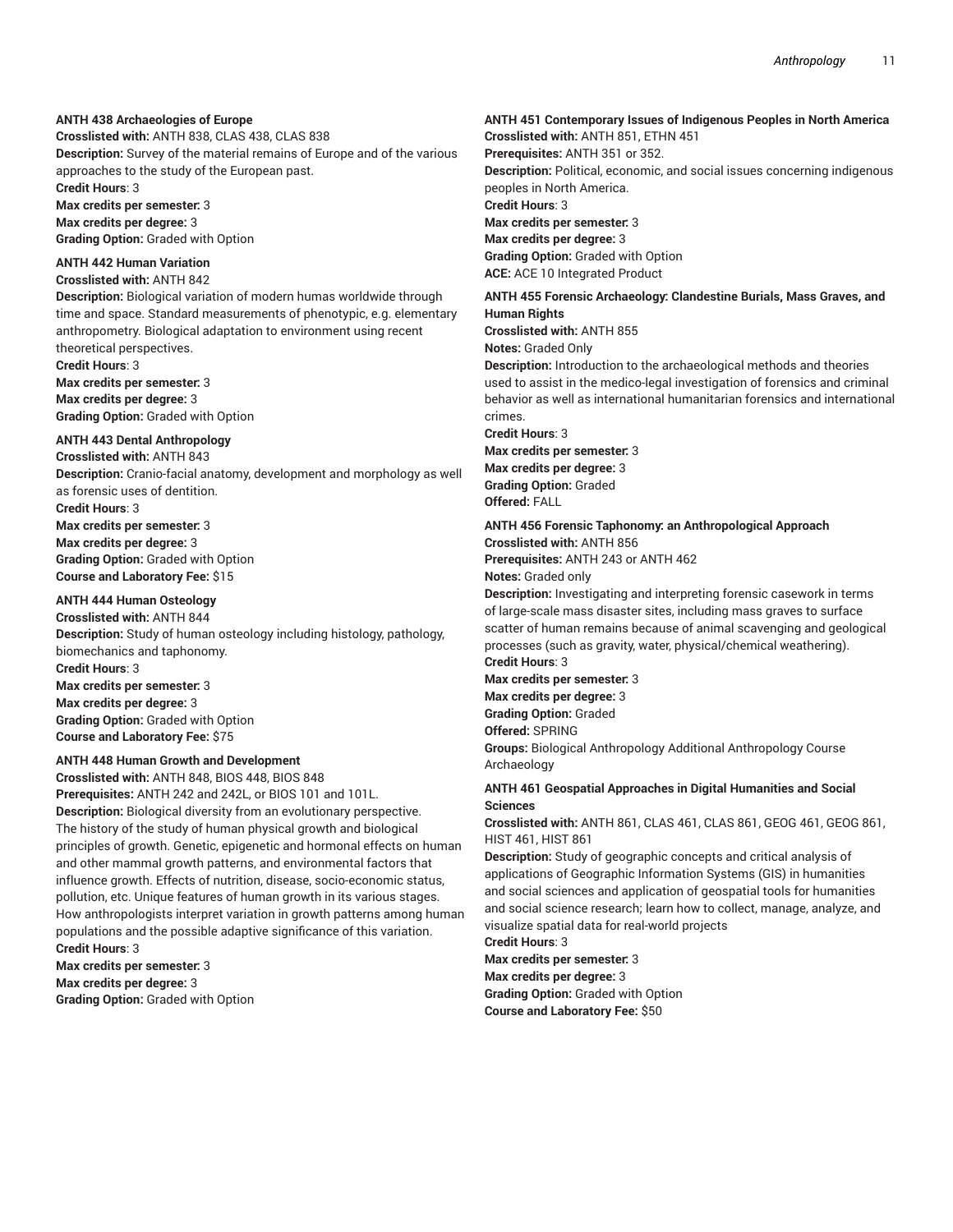# **ANTH 462 Forensic Anthropology**

**Crosslisted with:** ANTH 862

**Prerequisites:** ANTH 344/844 or parallel

**Description:** Human skeletal identification and trauma analysis as a model for understanding the applied field of forensic anthropology. Focuses on the wider scope of human skeletal biology dealing with problems of medico-legal significance, primarily in the determination of personal identity and cause of death from skeletonized human remains, as well as both interpretation and analysis of biological data toward this aim.

**Credit Hours**: 3

**Max credits per semester:** 3 **Max credits per degree:** 3 **Grading Option:** Graded **Offered:** FALL

#### **ANTH 463 Museum Exhibit Design Crosslisted with:** ANTH 863

**Description:** Develop a museum exhibit to professional standards and participate in the process from conception through installation and ribbon-cutting. Study copy writing, object conservation, 3D modelbuilding, graphic design, prototype development, exhibit construction techniques, and formative assessment.

**Credit Hours**: 3 **Max credits per semester:** 3 **Max credits per degree:** 3 **Grading Option:** Graded **Offered:** SPRING

#### **ANTH 467 Gender and Material Culture**

**Crosslisted with:** TMFD 477, TMFD 877, WMNS 477, WMNS 877, ANTH 867

**Prerequisites:** Junior Standing; 3 hours in any of the following areas: ANTH, SOCI, HIST, AHIS, TMFD or WMNS.

**Description:** In depth analysis of the relationship between material culture and gender roles, categories, and performances. Engages with theoretical frameworks for material culture and gender, as well as topics such as the body, clothing, the built environment, technology and media. **Credit Hours**: 3

**Max credits per semester:** 3 **Max credits per degree:** 3 **Grading Option:** Graded with Option

#### **ANTH 471 Digital Humanities Practicum**

**Crosslisted with:** ENGL 472, ENGL 872, HIST 472, HIST 872, ANTH 871, MODL 472, MODL 872

**Prerequisites:** Junior standing.

**Description:** Provide students with real, in-depth experience in collaboratively creating digital humanities projects. Guided by faculty with expertise in a broad range of digital humanities methods and resources, students work in teams to tackle challenges proposed by UNL researchers and/or local and regional humanities organizations. **Credit Hours**: 3

**Max credits per semester:** 3

**Max credits per degree:** 3

**Grading Option:** Graded with Option

# **ANTH 472 Belief Systems: Animism to Zombies**

**Crosslisted with:** ANTH 872 **Description:** Explores the diversity of beliefs and rituals surrounding the mysteries of birth, life, death and beyond. **Credit Hours**: 3 **Max credits per semester:** 3 **Max credits per degree:** 3 **Grading Option:** Graded with Option

## **ANTH 473 Ecological Anthropology**

**Crosslisted with:** ANTH 873, NRES 873

**Description:** Human adaptive systems and their ecological contexts. The dynamic inter-relationships between subsistence, technology, social behavior, human demography, and ecological variability.

**Credit Hours**: 3

**Max credits per semester:** 3

**Max credits per degree:** 3 **Grading Option:** Graded with Option **Groups:** CAS Diversity in the US

### **ANTH 474 Development in Theory and Practice**

**Crosslisted with:** ANTH 874, GLST 474, HRHA 474 **Prerequisites:** Sophomore status **Description:** Efforts by academic scholarship and experts in the field to influence the process of development and socioeconomic change in the modern world.

**Credit Hours**: 3 **Max credits per semester:** 3 **Max credits per degree:** 3

**Grading Option:** Graded with Option **ACE:** ACE 6 Social Science

### **ANTH 475 Experimental Archaeology**

**Crosslisted with:** ANTH 875 **Prerequisites:** ANTH 232 **Description:** Explores the scientific manner in which archaeologists use controlled experiments to better understand life in the past. **Credit Hours**: 3 **Max credits per semester:** 3 **Max credits per degree:** 3

**Grading Option:** Graded with Option **Course and Laboratory Fee:** \$20

### **ANTH 476 Human Rights, Environment, and Development**

**Crosslisted with:** ANTH 876, ENVR 476, GLST 476, HRHA 476

**Prerequisites:** Sophomore status **Description:** Various perspectives on the intersection of human rights, development, and the environment in a global perspective. **Credit Hours**: 3 **Max credits per semester:** 3

**Max credits per degree:** 3 **Grading Option:** Graded with Option

# **ANTH 477 Hunters-Gatherers**

**Crosslisted with:** ANTH 877

**Prerequisites:** 9 hrs ANTH including ANTH 212.

**Description:** Survey of hunter-gatherer society and its ecological and social adaptations. Hunters-gatherers and their important role in human history and evolution.

**Credit Hours**: 3

**Max credits per semester:** 3 **Max credits per degree:** 3

**Grading Option:** Graded with Option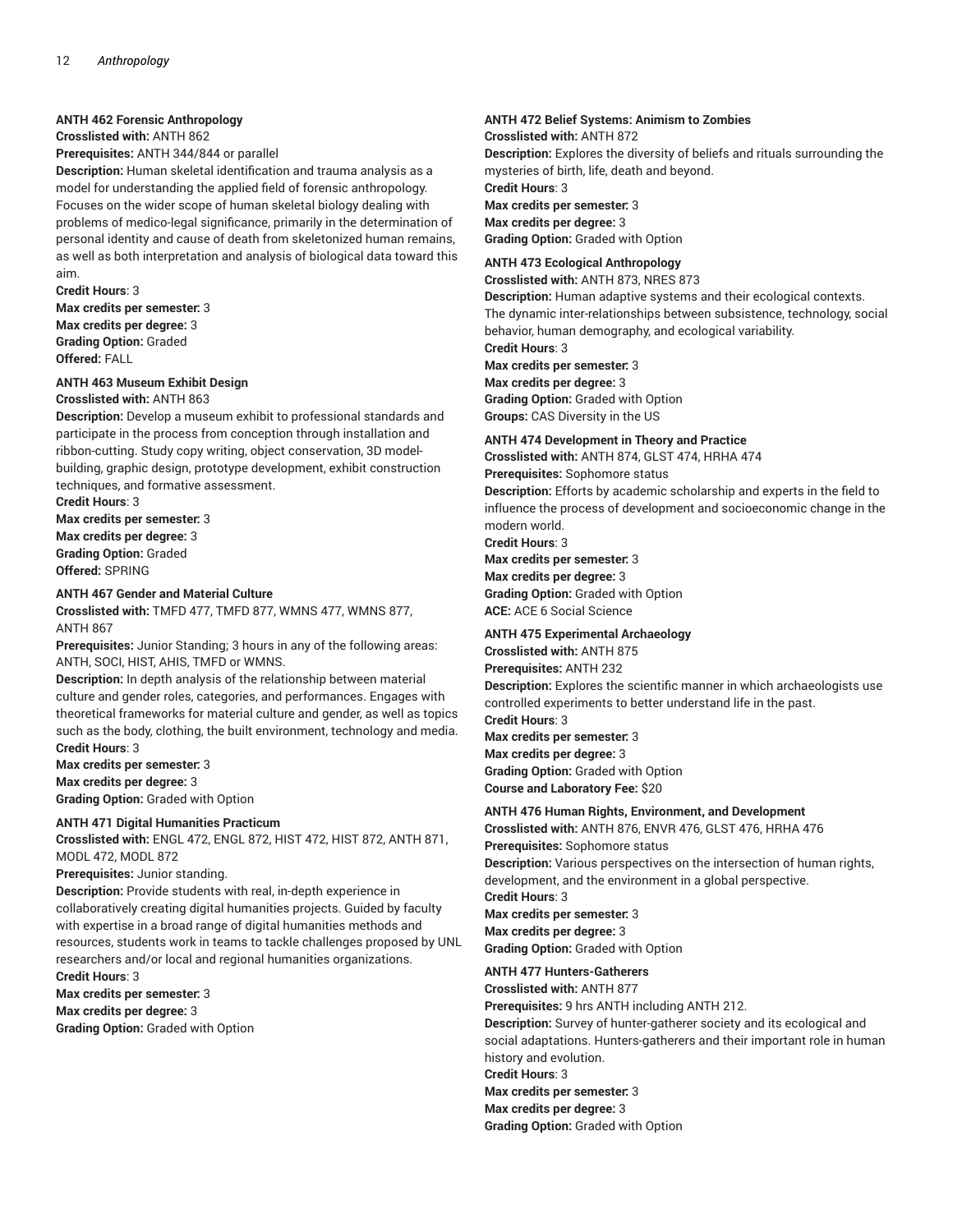# **ANTH 478 Pro-seminar in Latin American Studies**

**Crosslisted with:** GEOG 478, HIST 478, LAMS 478, POLS 478, SOCI 478, MODL 478, EDPS 478, ANTH 878, GEOG 878, HIST 878, POLS 878, SOCI 878, MODL 878, EDPS 878

**Prerequisites:** Junior standing and permission.

**Notes:** Topical seminar required for all Latin American Studies majors. **Description:** An interdisciplinary analysis of topical issues in Latin American Studies.

**Credit Hours**: 3

**Max credits per semester:** 3

**Max credits per degree:** 3

**Grading Option:** Graded with Option

# **ANTH 479 Pro-seminar in International Relations I**

**Crosslisted with:** ECON 466, POLS 466, POLS 866, AECN 467, ANTH 879, ECON 866, GEOG 448, GEOG 848, HIST 479, HIST 879, SOCI 466, SOCI 866 **Prerequisites:** Senior standing and permission.

**Notes:** Open to students with an interest in international relations. **Description:** Topic varies.

**Credit Hours**: 3

**Max credits per semester:** 3 **Max credits per degree:** 3 **Grading Option:** Graded with Option

# **ANTH 481 Landscape Archaeology**

**Crosslisted with:** ANTH 881 **Description:** Survey of theory, method, and practice in describing and interpreting archaeological landscapes. **Credit Hours**: 3 **Max credits per semester:** 3 **Max credits per degree:** 3

**Grading Option:** Graded with Option

### **ANTH 482 Field Methods in Ethnography**

**Crosslisted with:** ANTH 882

**Prerequisites:** ANTH 212 **Description:** Introduction to practical and theoretical issues involved in designing and undertaking qualitative field research. **Credit Hours**: 3

**Max credits per semester:** 3 **Max credits per degree:** 3 **Grading Option:** Graded with Option

### **ANTH 484 Data Analytics in Anthropology**

**Crosslisted with:** ANTH 884

**Prerequisites:** 6 hrs ANTH **Description:** Collection, management, visualization, and analysis of quantitative anthropological data. Exploratory and confirmatory data analysis. Data analytics. **Credit Hours**: 3 **Max credits per semester:** 3 **Max credits per degree:** 3 **Grading Option:** Graded with Option

**ACE:** ACE 3 Math/Stat/Reasoning

# **ANTH 485 Anthropology Capstone**

**Prerequisites:** ANTH major or minor; junior or senior standing. **Description:** A semester project that integrates and applies theories, concepts, and processes learned throughout the anthropology major. **Credit Hours**: 3 **Max credits per semester:** 3 **Max credits per degree:** 3 **Grading Option:** Graded with Option **ACE:** ACE 10 Integrated Product

#### **ANTH 487 Analysis of Archaeological Materials**

**Crosslisted with:** ANTH 887 **Prerequisites:** ANTH 232 **Notes:** May be repeated. Topics vary by semester. **Description:** Survey of vocabulary, techniques, and ideas needed to research major materials found in archaeological sites. **Credit Hours**: 3 **Max credits per semester:** 3 **Max credits per degree:** 9 **Grading Option:** Graded with Option **Course and Laboratory Fee:** \$30

#### **ANTH 487A Analysis of Archaeological Materials - Ceramics Crosslisted with:** ANTH 887A

**Prerequisites:** ANTH 232 **Notes:** May be repeated. Topics vary by semester. **Description:** Survey of vocabulary, techniques, and ideas needed to research major materials found in archaeological sites. **Credit Hours**: 3 **Max credits per semester:** 3

**Max credits per degree:** 9 **Grading Option:** Graded with Option

# **ANTH 487B Analysis of Archaeological Materials - Lithics**

**Crosslisted with:** ANTH 887B **Prerequisites:** ANTH 232

**Notes:** May be repeated. Topics vary by semester. **Description:** Survey of vocabulary, techniques, and ideas needed to research major materials found in archaeological sites. **Credit Hours**: 3

**Max credits per semester:** 3 **Max credits per degree:** 9 **Grading Option:** Graded with Option

# **ANTH 487D Analysis of Archaeological Materials - Archaeofauna**

**Crosslisted with:** ANTH 887D **Prerequisites:** ANTH 232 **Notes:** May be repeated. Topics vary by semester. **Description:** Survey of vocabulary, techniques, and ideas needed to research major materials found in archaeological sites. **Credit Hours**: 3 **Max credits per semester:** 3

**Max credits per degree:** 9 **Grading Option:** Graded with Option

### **ANTH 487E Analysis of Archaeological Materials - Historic Material Culture Crosslisted with:** ANTH 887E

**Prerequisites:** ANTH 232

**Notes:** May be repeated. Topics vary by semester. **Description:** Survey of vocabulary, techniques, and ideas needed to research major materials found in archaeological sites.

**Credit Hours**: 3

**Max credits per semester:** 3

**Max credits per degree:** 9

**Grading Option:** Graded with Option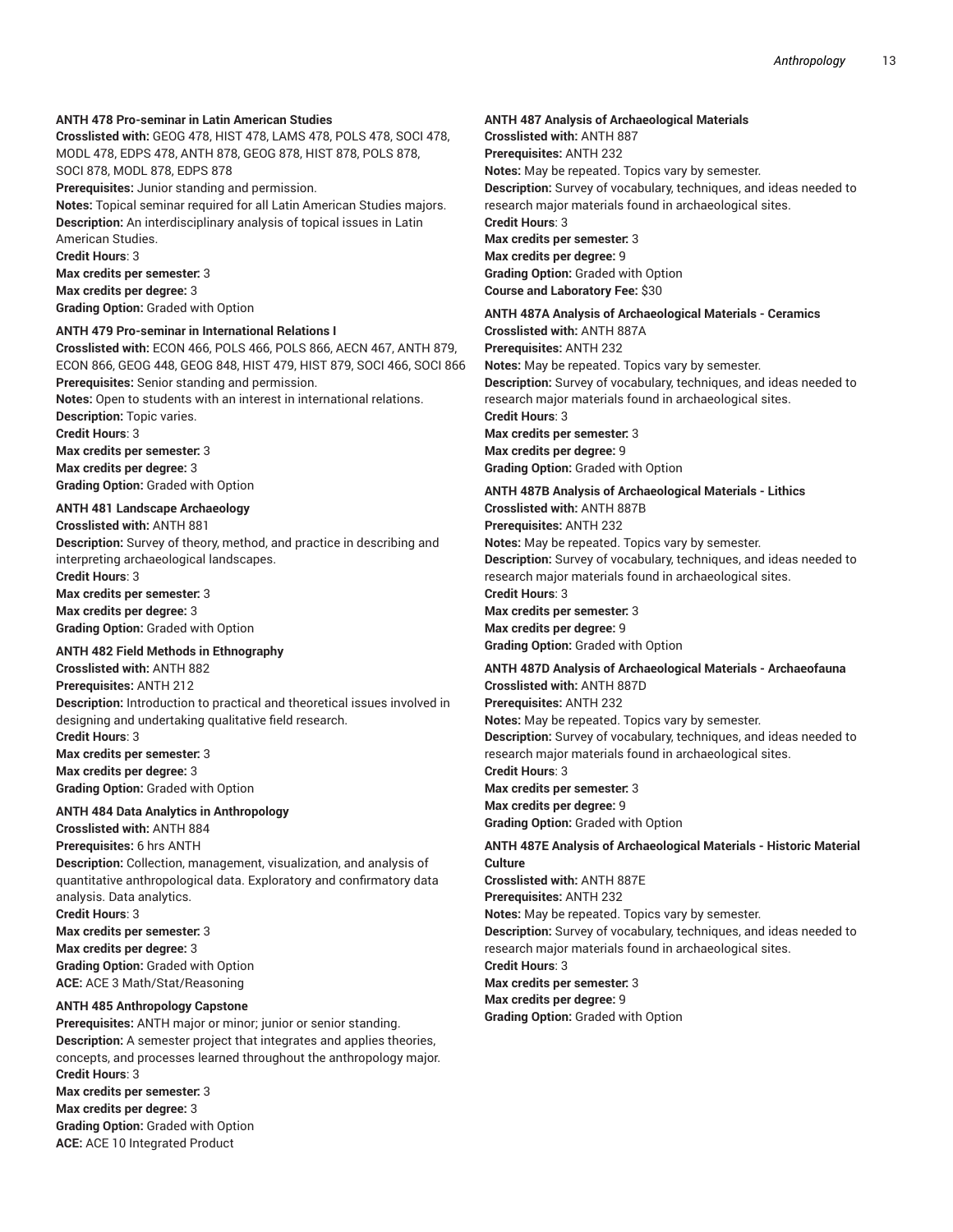# **ANTH 488 Contemporary Issues in Anthropology**

**Crosslisted with:** ANTH 888

**Prerequisites:** 9 hrs of anthropology beyond ANTH 110. **Description:** Recent issues and topics in the field of anthropology, including the subfields of cultural, biological, and archaeological anthropology.

**Credit Hours**: 3

**Max credits per semester:** 3

**Max credits per degree:** 3 **Grading Option:** Graded with Option **ACE:** ACE 10 Integrated Product

## **ANTH 492 Special Topics in Anthropology**

**Crosslisted with:** ANTH 892 **Description:** Topics vary. **Credit Hours**: 1-6 **Min credits per semester:** 1 **Max credits per semester:** 6 **Max credits per degree:** 6 **Grading Option:** Graded with Option

### **ANTH 493 Seminar in Anthropology**

**Prerequisites:** ANTH major or minor; junior or senior standing. **Description:** Topic varies. **Credit Hours**: 1-3 **Min credits per semester:** 1 **Max credits per semester:** 3 **Max credits per degree:** 3 **Grading Option:** Graded with Option

# **ANTH 496 Independent Study in Anthropology**

**Crosslisted with:** ANTH 896 **Prerequisites:** Permission. **Description:** Independent reading or research under direction by a faculty. **Credit Hours**: 1-3 **Min credits per semester:** 1 **Max credits per semester:** 3 **Max credits per degree:** 3 **Grading Option:** Graded with Option

### **ANTH 497 Advanced Fieldwork**

**Crosslisted with:** ANTH 897 **Prerequisites:** Permission. **Notes:** Only 3 hours may count toward the major. **Description:** Further practical experience in field research. **Credit Hours**: 1-6 **Min credits per semester:** 1 **Max credits per semester:** 6 **Max credits per degree:** 6 **Grading Option:** Graded with Option

### **ANTH 498 Research**

**Crosslisted with:** ANTH 898 **Prerequisites:** Permission. **Description:** Independent research under direction of a faculty member. **Credit Hours**: 1-6 **Min credits per semester:** 1 **Max credits per semester:** 6 **Max credits per degree:** 6 **Grading Option:** Graded with Option

# **ANTH 499 Undergraduate Thesis**

**Prerequisites:** Permission. **Description:** Independent research leading to a thesis. **Credit Hours**: 1-3 **Min credits per semester:** 1 **Max credits per semester:** 3 **Max credits per degree:** 6 **Grading Option:** Graded with Option

# **ANTH 499H Honors Undergraduate Thesis**

**Prerequisites:** Permission. **Description:** Independent research leading to a thesis. **Credit Hours**: 1-3 **Min credits per semester:** 1 **Max credits per semester:** 3 **Max credits per degree:** 6 **Grading Option:** Graded with Option

# PLEASE NOTE

This document represents a sample 4-year plan for degree completion with this major. Actual course selection and sequence may vary and should be discussed individually with your college or department academic advisor. Advisors also can help you plan other experiences to enrich your undergraduate education such as internships, education abroad, undergraduate research, learning communities, and service learning and community-based learning.

# **Anthropology - Standard (B.A.) Anthropology - Forensics (B.A.) Anthropology - Museum Studies (B.A.) Career Information**

*The following represents a sample of the internships, jobs and graduate school programs that current students and recent graduates have reported.*

# **Transferable Skills**

- Evaluate human behavior and explain social phenomena
- Examine and address social problems, and implement creative solutions
- Perform analysis of social and cultural issues
- Use various qualitative and quantitative research methodologies
- Communicate clearly using different forms of writing to and for a variety of different audiences
- Collaborate with a team to develop solutions
- Confidently navigate complex, ambiguous projects and environments
- Defend and discuss complex issues from multiple angles
- Examine problems from multiple perspectives

# **Internships**

- Intern Linguistics, Smithsonian Washington D.C. DC
- Intern, Nebraska Appleseed Lincoln NE
- Intern, University of Nebraska State Museum Lincoln NE
- Intern, Mojave Desert Museum Barstow CA
- Federal Funding Intern, Indian Center, Inc. Lincoln NE
- Intern, Nebraska National Forest NE
- Intern, Sandhills Publishing Lincoln NE
- Intern, St. Elizabeth Regional Medical Center Lincoln NE